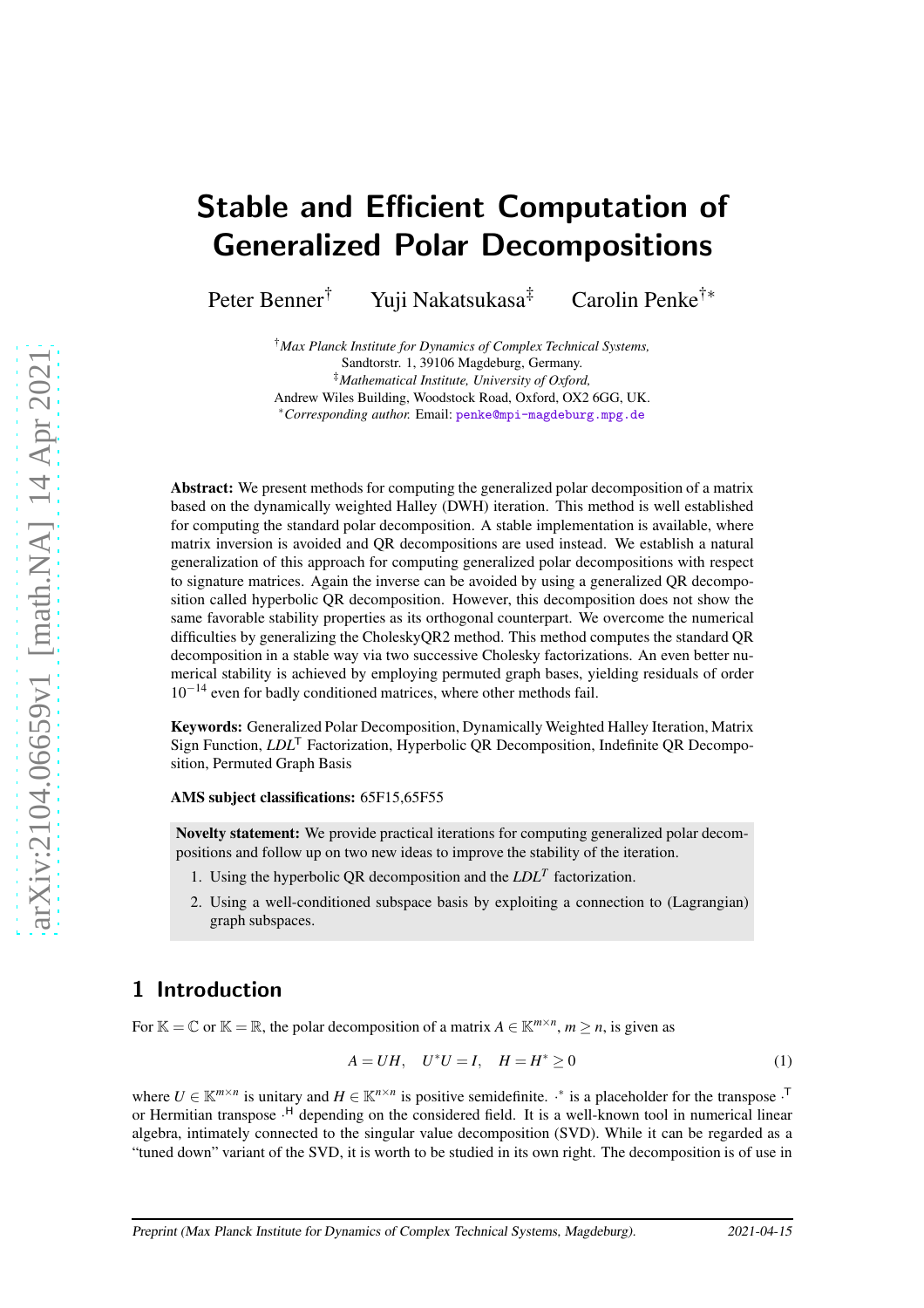Chapter 8 in [\[27\]](#page-21-0). Classically, the SVD is the starting point for the computation of the polar decomposition [\(1\)](#page-0-0). This method is not very pleasing from an algorithmic point of view, as the polar decomposition contains less (but still very useful) information than the SVD. This route therefore computes more than might be necessary in a given application. In recent years, methods have been developed to compute the polar decomposition efficiently on modern computer architectures [\[35,](#page-21-1)[40–](#page-21-2)[42\]](#page-21-3). In fact, the polar decomposition can now be seen as a first step towards computing the SVD of a general matrix [\[48\]](#page-22-0). Efficient algorithms for computing the SVD of large matrices on high performance architectures form an active field of research.

It is well known that the unitary polar factor of a Hermitian matrix coincides with the matrix sign function [\[27\]](#page-21-0). The matrix sign function is a widely used tool for acquiring invariant subspaces of a matrix. This property is used to solve matrix equations  $[8, 44]$  $[8, 44]$  and develop parallelizable algorithms for solving eigenvalue problems [\[3,](#page-19-0) [49\]](#page-22-1). Therefore, efficient iterations for computing the polar decomposition, such as the QDWH iteration [\[42\]](#page-21-3) and its successor based on Zolotarev's functions [\[41\]](#page-21-5), can be used to improve these methods for Hermitian matrices.

The concept of polar decompositions can be generalized in terms of non-standard inner product spaces. The papers [\[11,](#page-20-1) [12,](#page-20-2) [38\]](#page-21-6) treat inner products induced by Hermitian matrices, while [\[28,](#page-21-7) [29\]](#page-21-8) provide a more general treatment. Let  $A \in \mathbb{K}^{m \times n}$ , and  $M \in \mathbb{K}^{m \times m}$ ,  $N \in \mathbb{K}^{n \times n}$  be nonsingular. Under certain assumptions on *A*, *M* and *N* (see [\[29\]](#page-21-8)), *A* has a *(canonical) generalized polar decomposition* with respect to the inner products induced by *M* and *N*:

<span id="page-1-0"></span>
$$
A = WS,\tag{2}
$$

where  $W \in \mathbb{K}^{m \times n}$  is a partial  $(M, N)$ -isometry.  $S \in \mathbb{K}^{n \times n}$  is self-adjoint with respect to *N* and its nonzero eigenvalues are contained in the open right half plane.

The standard polar decomposition [\(1\)](#page-0-0) can be used to solve the orthogonal Procrustes problem, arising in fields such as marketing in the context of multidimensional scaling [\[13\]](#page-20-3). A generalized polar decomposition can be used as a tool to solve the non-orthogonal variant [\[33\]](#page-21-9).

In analogy with the standard setting, the factor *W* of the generalized polar decomposition [\(2\)](#page-1-0) coincides with the matrix sign function of a square matrix *A* if *A* is self-adjoint with respect to the defining inner product. This is shown in Section [2](#page-2-0) of this paper. Finding efficient iterations for computing the generalized polar decomposition can therefore lead to new methods for matrix equations and eigenvalue problems involving self-adjoint matrices.

In this work, we present some results on how generalized polar decompositions can be computed based on the dynamically weighted Halley (DWH) iteration. This iteration is successful in computing the standard polar decomposition in an efficient and stable way [\[42\]](#page-21-3). We focus on the important subclass of inner products induced by signature matrices, i.e. diagonal matrices with  $+1$  and  $-1$  as diagonal values, denoted by Σ throughout the paper. Self-adjoint matrices with respect to Σ are called pseudosymmetric. They show up in the field of computational quantum physics [\[20,](#page-20-4) [43\]](#page-21-10), from which our main motivation is drawn. Ab initio simulations aim to predict properties of materials from first principles. Discretizations of the underlying differential equations often lead to structured eigenvalue problems of very large size. Consider, e.g., the Bethe-Salpeter eigenvalue problem. The eigenvalues and eigenvectors of a block matrix

$$
H_{BS} = \begin{bmatrix} A & B \\ -\bar{B} & -\bar{A} \end{bmatrix} = \begin{bmatrix} A & B \\ -B^H & -A^T \end{bmatrix}, \quad A = A^H, \quad B = B^T \in \mathbb{C}^{n \times n},
$$

are used to determine optical properties of crystalline systems [\[45\]](#page-22-2) or molecules [\[9\]](#page-20-5). *HBS* has the additional property, coming from physical constraints of the original problem, that  $\Sigma H_{BS}$  is positive definite for  $\Sigma =$ diag( $I_n, -I_n$ ). Similar structures arise in different contexts of electronic structure theory [\[5,](#page-19-1) [22,](#page-20-6) [37\]](#page-21-11). We call pseudosymmetric matrices with this property definite pseudosymmetric matrices. For these matrices in particular, the convergence behaviour of our proposed method will turn out to be as good as in the standard setting defined by the Euclidean inner product. Pseudosymmetric matrices also play a role in describing damped oscillations of linear systems. See [\[50\]](#page-22-3), where they are called *J*-Hermitian and definite pseudosymmetric matrices are called *J*-positive.

The remainder of this paper is structured as follows. Section [2](#page-2-0) fixes the notation on inner products and related aspects which form basic concepts used throughout the remaining paper. Section [3](#page-3-0) clarifies how generalizations of the QR factorization can be used to compute matrices that are orthogonal with respect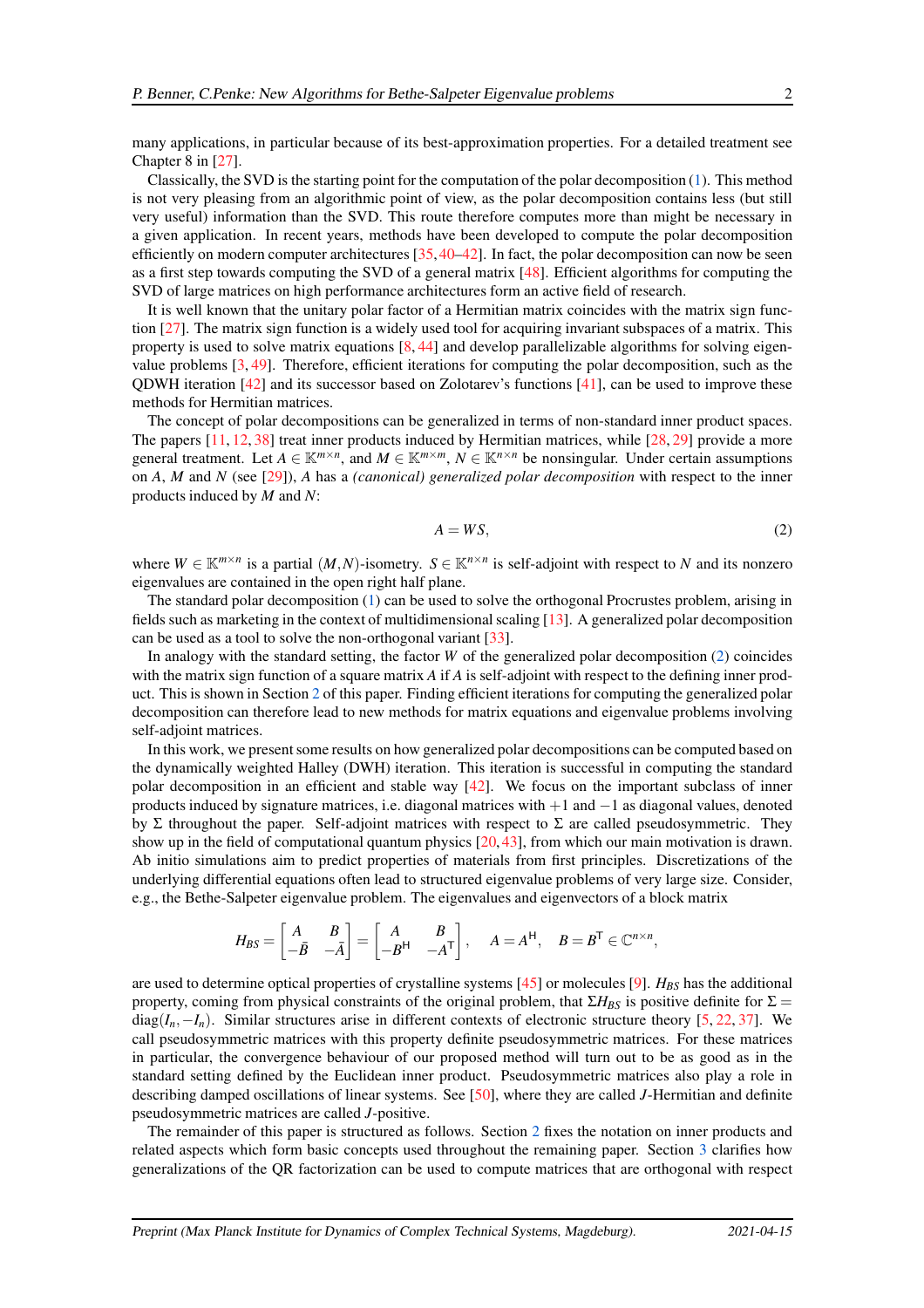to non-standard inner products. In Section [4,](#page-6-0) we recapitulate the central ideas of the QDWH algorithm. Section [5](#page-8-0) shows how they can be applied in order to compute a generalized polar decomposition. We show general results and then restrict ourselves to inner products induced by signature matrices. Here, inverses can be avoided by using the decompositions presented earlier in Section [3.](#page-3-0) The introduction of permuted graph bases can improve the stability of the computation of the generalized polar factor. Details are found in Section [6.](#page-11-0) Section [7](#page-15-0) gives numerical results on the questions of stability and convergence. Conclusions and further research directions are given in Section [8.](#page-18-0)

## <span id="page-2-0"></span>2 Preliminaries

Following [\[28\]](#page-21-7) and [\[36\]](#page-21-12), we provide basic notation regarding inner products needed for the generalized polar decomposition. A nonsingular matrix *M* defines an *inner product* on  $\mathbb{K}^n$  ( $\mathbb{K} \in \{ \mathbb{C}, \mathbb{R} \}$ ), which is a bilinear or sesquilinear form  $\langle .,.\rangle_M$ , given by

$$
\langle x, y \rangle_M = \begin{cases} x^{\mathsf{T}} My \text{ for bilinear forms,} \\ x^H My \text{ for sesquilinear forms,} \end{cases}
$$

for  $x, y \in \mathbb{K}^n$ . We use  $\cdot^*$  throughout the paper to indicate transposition  $\cdot^T$  or conjugated transposition  $\cdot^H$ , depending on whether a bilinear or sesquilinear form is given. We overline a quantity to denote complex conjugation.

For a matrix  $A \in \mathbb{K}^{m \times n}$ ,  $A^{*n}$ ,  $\in \mathbb{K}^{n \times m}$  denotes the adjoint with respect to the inner products defined by the nonsingular matrices  $M \in \mathbb{K}^{m \times m}$ ,  $N \in \mathbb{K}^{n \times n}$ . This matrix is uniquely defined by satisfying the identity

$$
\langle Ax, y \rangle_M = \langle x, A^{\star_{M,N}} y \rangle_N
$$

for all  $x \in \mathbb{K}^n$ ,  $y \in \mathbb{K}^m$ . We call  $A^{\star_{M,N}}$  the  $(M,N)$ *-adjoint* of *A* and it holds

<span id="page-2-1"></span>
$$
A^{\star_{M,N}} = N^{-1}A^{\star}M. \tag{3}
$$

*A* is  $(M, N)$ -orthogonal if  $A^{M,M}A = I_n$ . This notion is generalized in the form of partial  $(M, N)$ -isometries. A matrix *A* is called a *partial*  $(M, N)$ *-isometry* when  $AA^{*M,N}A = A$ .

If *A* is square and  $M = N$ , the notation simplifies. The *M*-adjoint is given by  $A^{*M} = A^{*M,M}$ . We call a square matrix *A* an *(M-)automorphism* if  $A^{*M} = A^{-1}$  (given the inverse exists), and *(M-)self-adjoint* if  $A = A^{\star M}$ .

In the following we give basic results regarding the generalized polar decomposition [\(2\)](#page-1-0). They can be found in [\[28\]](#page-21-7) or [\[29\]](#page-21-8). For certain matrices  $M \in \mathbb{K}^{m \times m}$ ,  $N \in \mathbb{K}^{n \times n}$ , the canonical generalized polar decomposition can be defined. *M* and *N* are required to form an *orthosymmetric pair*, i.e. it must hold

- (a)  $M^{\mathsf{T}} = \beta M, N^{\mathsf{T}} = \beta N, \beta = \pm 1$  for bilinear forms,
- (b)  $M^H = \alpha M$ ,  $N^H = \alpha N$ ,  $|\alpha| = 1$  for sesquilinear forms.

<span id="page-2-2"></span>**Definition 2.1** (Definition 3.6 in [\[29\]](#page-21-8)). *A matrix A*  $\in$  K<sup>*m*×*n*</sup> *has a* canonical generalized polar decomposition *with respect to an orthosymmetric pair of matrices*  $M \in \mathbb{K}^{m \times m}$  and  $N \in \mathbb{K}^{n \times n}$ , if there exists a partial (*M*,*N*)*-isometry W and an N-self-adjoint matrix S, whose eigenvalues all have positive real parts, s.t.*

$$
A=WS,
$$

 $and$  range( $W^{\star_{M,N}}$ ) = range( $S$ ).

If *A* has full column rank, *W* is  $(M, N)$ -orthogonal. If additionally *A* is square and  $M = N$ , then *W* is an *N*-automorphism.

In contrast to the standard polar decomposition, the existence of the (canonical) generalized polar decomposition can in general not be guaranteed. The following theorem clarifies this issue.

Theorem 2.2 (Existence of the canonical generalized polar decomposition, Theorem 3.9 in [\[29\]](#page-21-8)). *A matrix <sup>A</sup>* <sup>∈</sup> <sup>K</sup>*m*×*<sup>n</sup> has a unique canonical generalized polar decomposition with respect to the orthosymmetric pair M, N if and only if*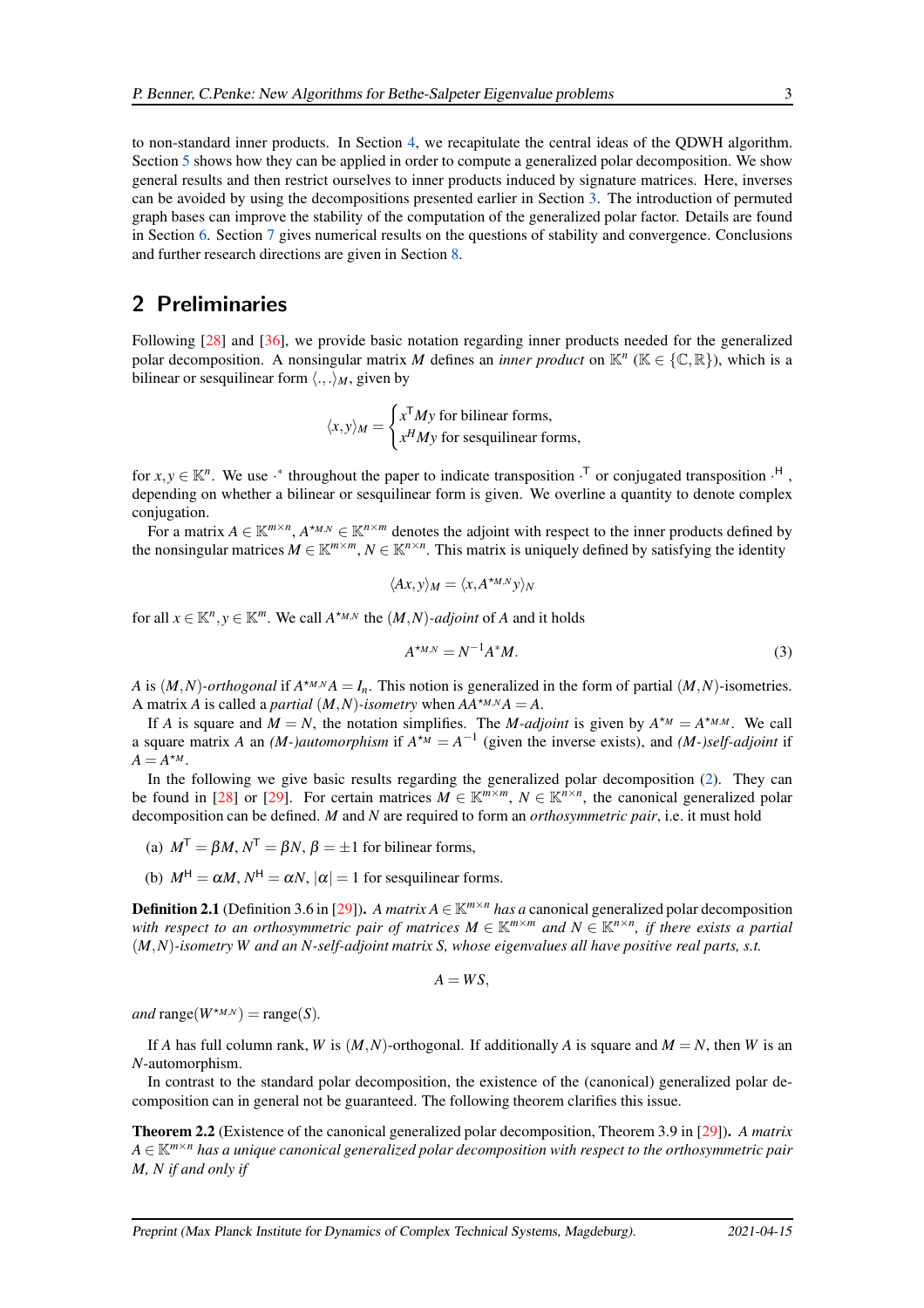- *1. A*⋆*<sup>M</sup> A has no eigenvalues on the negative real axis,*
- *2. if zero is an eigenvalue of A*⋆*M*,*<sup>N</sup> A, then it is semisimple and*
- *3.* ker( $A^{*_{M,N}}$ ) = ker(*A*).

In case of existence it holds  $S = (A^{*M,N}A)^{\frac{1}{2}}$ , and  $W^{*M,N}WS = S$ . Just as the standard polar decomposition, the generalized polar decomposition is related to the matrix sign function. This is a generalization of the scalar sign function

$$
sign(z) = \begin{cases} 1, & \text{Re}(z) > 0, \\ -1, & \text{Re}(z) < 0, \end{cases}
$$
  $z \in \mathbb{C}, z \notin i\mathbb{R},$ 

applied to matrices. For a detailed treatment see [\[27\]](#page-21-0), Chapter 5. Let a square matrix *A* without purely imaginary eigenvalues have a Jordan decomposition  $A = Z \text{diag}(J_+, J_-) Z^{-1}$ , where  $J_+ \in \mathbb{K}^{n_+ \times n_+}$  contains Jordan blocks associated with eigenvalues with positive real part and *<sup>J</sup>*<sup>−</sup> <sup>∈</sup> <sup>K</sup>*n*−×*n*<sup>−</sup> contains Jordan blocks associated with eigenvalues with negative real part. Then the matrix sign function is defined as

$$
sign(A) := Z diag(I_{n_+}, -I_{n_-}) Z^{-1}
$$

**Theorem 2.3.** Let M be a nonsingular matrix and  $A \in \mathbb{K}^{n \times n}$  be self-adjoint with respect to the inner *product induced by M. If A has no purely imaginary eigenvalues,* sign(*A*) *and the canonical generalized polar decomposition (with respect to M) A = WS are well-defined and it holds* 

$$
sign(A) = W.
$$

*Proof.* The matrix sign function can be expressed as [\[27\]](#page-21-0)

$$
sign(A) = A(A^2)^{-1/2}.
$$

The generalized polar decomposition  $A = WS$  is well-defined with a unique self-adjoint factor *S* if  $M^{-1}A^*MA$ has no negative real eigenvalues. For self-adjoint matrices it holds *M*−1*A* <sup>∗</sup>*M* = *A*, so *M*−1*A* ∗*MA* = *A* 2 can only have negative real eigenvalues if *A* has purely imaginary eigenvalues. So  $A = WS$  is well-defined. Using  $S = (M^{-1}A^*MA)^{\frac{1}{2}}$ , *W* can be given as

$$
W = A(M^{-1}A^*MA)^{-1/2} = A(A^2)^{-1/2} = sign(A).
$$

.

## <span id="page-3-0"></span>3 Connections between *LDL*<sup>T</sup> factorizations and hyperbolic QR decompositions

#### 3.1 The hyperbolic QR factorization

A matrix  $\Sigma = \text{diag}(\sigma_1, \ldots, \sigma_n)$ , where  $\sigma_i \in \{+1, -1\}$  for  $i = 1, \ldots, n$ , is called a *signature matrix*. We search for a way to compute  $(\Sigma, \hat{\Sigma})$ -orthogonal bases, which span a given subspace. While  $\Sigma$  is a given signature matrix,  $\hat{\Sigma}$  can be another arbitrary signature matrix.  $(\Sigma, \hat{\Sigma})$ -orthogonal matrices are also called hyperexchange matrices [\[26\]](#page-20-7) and can be used to solve indefinite least square problems [\[10\]](#page-20-8).

The methods presented in this section take a rectangular matrix  $A \in \mathbb{K}^{m \times n}$  and signature matrix  $\Sigma$  as input and deliver two outputs. These are another signature matrix  $\hat{\Sigma}$ , and  $H \in \mathbb{K}^{m \times n}$ , which spans the same subspace as *A* and is  $(\Sigma, \hat{\Sigma})$ -orthogonal. Subspace representations of this kind will be used in the computation of generalized polar decompositions (Section [5\)](#page-8-0). A classic method for computing such a subspace representation uses the hyperbolic QR decomposition.

<span id="page-3-1"></span>**Theorem 3.1** (The hyperbolic QR decomposition [\[17\]](#page-20-9)). Let  $\Sigma \in \mathbb{R}^{m \times m}$  be a signature matrix,  $A \in \mathbb{K}^{m \times n}$ ,  $m \geq$ *n. Suppose all the leading principal submatrices of A*∗Σ*A are nonsingular. Then there exists a permutation P, a signature matrix*  $\hat{\Sigma} = P^T \Sigma P$ , a  $(\Sigma, \hat{\Sigma})$ -orthogonal matrix  $H \in \mathbb{K}^{m \times m}$  (i.e.  $H^* \Sigma H = \hat{\Sigma}$ ), and an upper *triangular matrix*  $R \in \mathbb{R}^{n \times n}$ *, such that* 

$$
A = H \begin{bmatrix} R \\ 0 \end{bmatrix}.
$$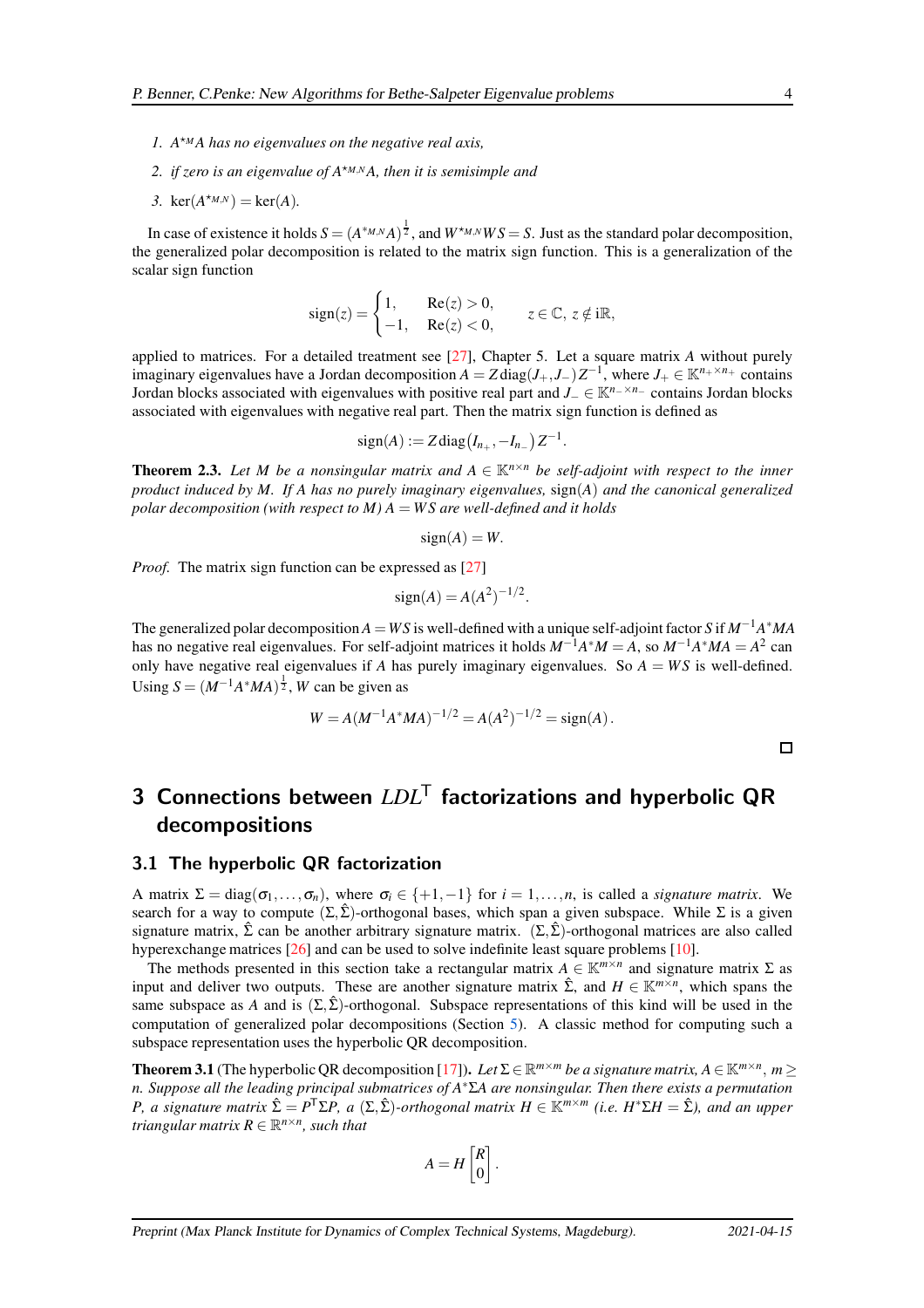The hyperbolic QR decomposition is unique when the diagonal values of *R* are restricted to be positive real [\[47\]](#page-22-4).

Remark 3.2. *The hyperbolic QR decomposition can be truncated to form a thin hyperbolic QR decomposition*

$$
A=H_0R, H_0\in\mathbb{K}^{m\times n}, R\in\mathbb{K}^{n\times n}, H_0^*\Sigma H_0=\hat{\Sigma}_0.
$$

 $H_0$  *contains the first n columns of H and*  $\hat{\Sigma}_0$  *contains the n* × *n leading submatrix of*  $\hat{\Sigma}$ *, where H and*  $\hat{\Sigma}$  *are given in Theorem [3.1.](#page-3-1)*

The hyperbolic QR decomposition can be computed by accumulating transformations that introduce zeros below the diagonal, similar to the standard QR decomposition. We give a quick idea on how these elimination matrices are computed. For a more formal treatment, see e.g.  $[51]$ . For a given vector *x* and a given signature matrix  $\Sigma$ , we look for a transformation *H* such that  $H^{-1}x = de_1$ , where  $e_1$  denotes the first unit vector and  $H^H \Sigma H = \hat{\Sigma}$  is another signature matrix. The two kinds of transformations used are orthogonal Householder transformations and hyperbolic Givens rotations. For illustrative purposes suppose  $x \in \mathbb{C}^{2n}$  and  $\Sigma = \text{diag}(I_n, -I_n)$ . Let

<span id="page-4-2"></span>
$$
H_1=\begin{bmatrix} H_+ & & \\ & H_- \end{bmatrix},\quad
$$

where  $H_+$  and  $H_-$  are Householder transformations of dimension  $n \times n$ , such that  $H_1^{-1}x = ae_1 + be_{n+1}$ . We have  $H_1^H \Sigma H_1 = \Sigma$ . The *b* entry in position  $n+1$  is annihilated by a hyperbolic Givens rotation acting on row 1 and *n* + 1.  $G^{-1} \begin{bmatrix} a \\ b \end{bmatrix}$ *b*  $\Big] = \Big[ \begin{matrix} d \\ 0 \end{matrix}$  $\boldsymbol{0}$ s is achieved by

$$
G^{-1} = \begin{bmatrix} c & -s \\ -\overline{s} & c \end{bmatrix},
$$
  
where 
$$
\begin{cases} c = |a|/\sqrt{|a|^2 - |b|^2}, s = e^{i\phi} |b|/\sqrt{|a|^2 - |b|^2} & \text{if } |a| > |b|, \\ c = |a|/\sqrt{|b|^2 - |a|^2}, s = e^{i\phi} |b|/\sqrt{|b|^2 - |a|^2} & \text{if } |a| < |b|, \end{cases}
$$

with  $\phi = \arg a - \arg b$ .

*G* is given as 
$$
G = \begin{bmatrix} c & \overline{s} \\ s & c \end{bmatrix}
$$
. For the  $|a| > |b|$  case we have  

$$
G^{\mathsf{H}} \begin{bmatrix} 1 & 0 \\ 0 & -1 \end{bmatrix} G = \begin{bmatrix} 1 & 0 \\ 0 & -1 \end{bmatrix}.
$$
 (5)

For  $|a| < |b|$  there is a sign switch in the signature matrix,

<span id="page-4-1"></span><span id="page-4-0"></span>
$$
G^{\mathsf{H}} \begin{bmatrix} 1 & 0 \\ 0 & -1 \end{bmatrix} G = \begin{bmatrix} -1 & 0 \\ 0 & 1 \end{bmatrix} . \tag{6}
$$

If *a* and *b* are real then *G* is also real. Embedding *G* into a larger matrix  $H_2$  (equal to the identity except in rows and columns 1 and  $n + 1$ ), gives the sought-after transformation  $H = H_1 H_2$ .  $H^H \Sigma H = \hat{\Sigma}$  is another signature matrices, in which +1 at diagonal position 1 and −1 at diagonal position *n* + 1 have been interchanged, if [\(6\)](#page-4-0) takes effect. If [\(5\)](#page-4-1) takes effect, the signature matrix does not change:  $\Sigma = \hat{\Sigma}$ .

The presented method works not only for the specific signature matrix  $\Sigma = diag(I_n, -I_n)$ . For an arbitrary signature matrix  $\Sigma$ ,  $H_+$  acts on the rows corresponding to positive entries of  $\Sigma$ ,  $H_-$  acts on the remaining rows.  $H_1$  is set up accordingly.  $H_2$  then acts on the remaining two entries and may or may not introduce a sign switch in the signature matrix. In [\(4\)](#page-4-2), the case  $|a| = |b|$  is not covered and in this case no suitable matrix *G* exists. The assumptions in Theorem [3.1](#page-3-1) prevent this from happening. However, if *a* and *b* are close, *G* becomes ill-conditioned. This can lead to an instability in algorithms employing this kind of column elimination.

In order to overcome these potential instabilities, we once again take a look at the standard QR decomposition. Here, we can find Cholesky-QR as an alternative computational approach, explained below. It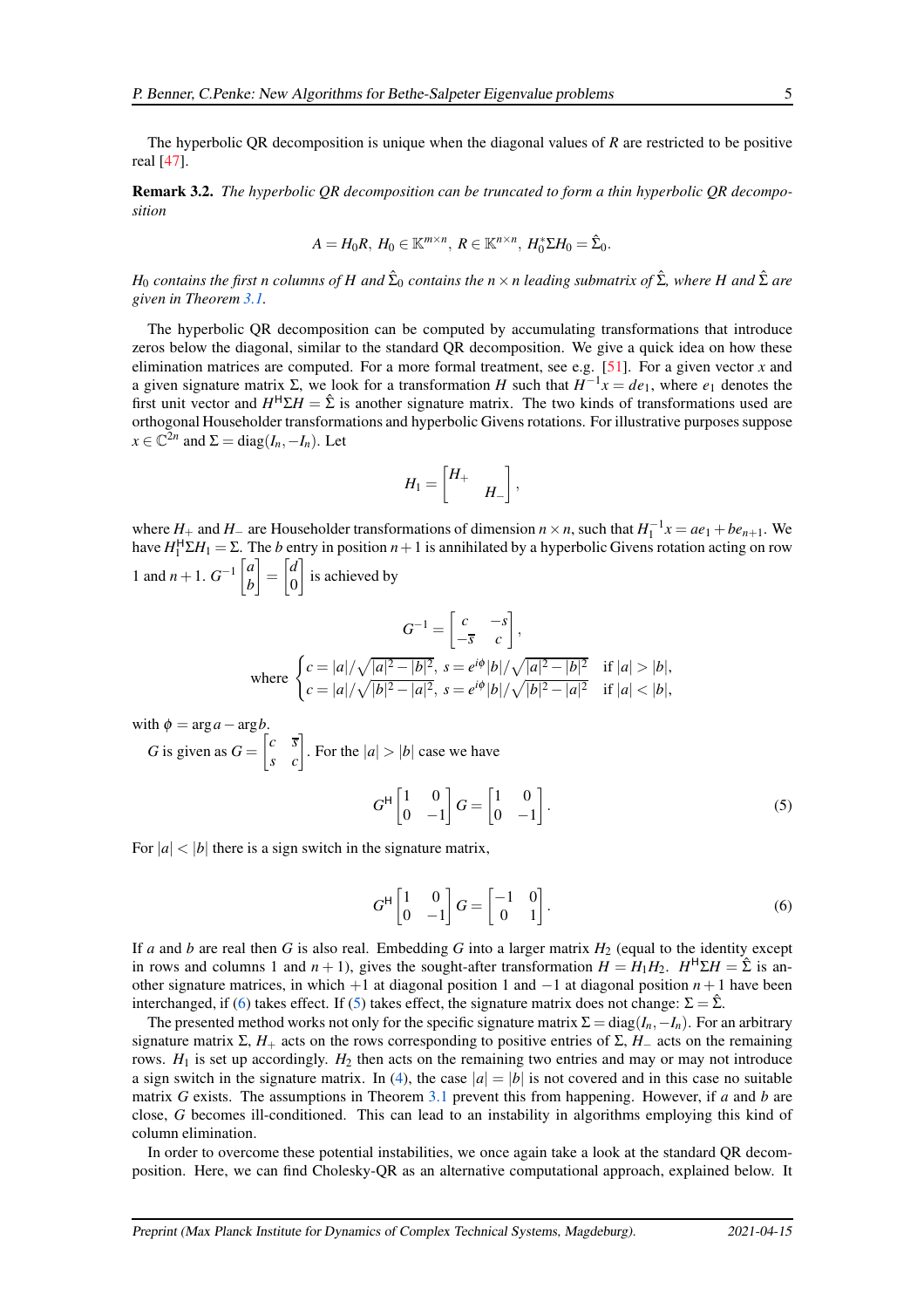has been rarely considered because its unmodified variant is less stable than the classical approach using Householder transformations.

The orthogonal QR decomposition is connected to a Cholesky factorization in the following way [\[52\]](#page-22-6). If  $A = QR$  is a QR decomposition, then  $A^*A = R^*R$  is a Cholesky factorization of  $A^*A$ . Conversely, if the Cholesky factorization  $A^*A = R^*R$  with nonsingular R is given,  $Q = AR^{-1}$  is the orthogonal factor of the QR decomposition.

<span id="page-5-3"></span>In the indefinite setting an analogous connection exists between the hyperbolic QR factorization (Theo-rem [3.1\)](#page-3-1) and a scaled variant of the  $LDL<sup>T</sup>$  factorization given in [\[24,](#page-20-10) Thm. 4.1.3].

**Lemma 3.3.** Let  $A \in \mathbb{K}^{m \times n}$  have a decomposition  $A = HR$ ,  $H \in \mathbb{K}^{m \times n}$ ,  $R \in \mathbb{K}^{n \times n}$ . Then

<span id="page-5-0"></span>
$$
H^* \Sigma H = \hat{\Sigma} \qquad \Leftrightarrow \qquad A^* \Sigma A = R^* \hat{\Sigma} R. \tag{7}
$$

<span id="page-5-1"></span>**Remark 3.4.** If the right side of the equivalence in [\(7\)](#page-5-0) with nonsingular R is given,  $H = AR^{-1}$  can be *recovered from A and R. In the case of signature matrices, the right side can be computed from an LDL*<sup>T</sup> *decomposition A<sup>∗</sup>ΣA* = *LDL<sup>∗</sup>*, *where L is unit lower triangular, D is real diagonal. Then R* :=  $|D|^{\frac{1}{2}}L^*$  *and*  $\hat{\Sigma} := \text{sign}(D)$  *(containing the signs of the diagonal values in D) fulfill*  $A^* \Sigma A = R^* \hat{\Sigma} R$ .

The *LDL*<sup>T</sup> factorization with a strictly diagonal *D* is typically not used in modern algorithms, as it be-comes unstable when small diagonal values appear [\[2\]](#page-19-2). Instead, *D* is allowed to be block-diagonal with  $1 \times 1$ and 2 × 2 blocks, and a pivoting scheme is employed [\[16\]](#page-20-11). This yields an *LDL*<sup>T</sup> factorization  $A = PLDL^*P^T$ , where *P* is a permutation matrix, *L* is unit lower triangular and *D* is block-diagonal. We call this factorization "*LDL*<sup>T</sup> factorization with pivoting" or "block *LDL*<sup>T</sup> factorization" in order to distinguish it from the "diagonal *LDL*<sup>T</sup> factorization". The additional degrees of freedom destroy the uniqueness property, but allow for a more stable computation. Several backward stable algorithms have been developed (see [\[14,](#page-20-12)[15\]](#page-20-13)) and well-established implementations are available in software packages such as LAPACK and MATLAB [\[2,](#page-19-2) [23\]](#page-20-14). In the latter, the implementation is given as the 1d1 command.

Remark [3.4](#page-5-1) points out how the hyperbolic QR decomposition can be computed from the diagonal *LDL*<sup>T</sup> decomposition. If instead the *LDL*<sup>T</sup> decomposition with pivoting is used, one obtains the (thin) indefinite QR factorization, which is not unique anymore.

<span id="page-5-2"></span>**Theorem 3.5** ((Thin) indefinite QR factorization [\[47\]](#page-22-4)). Let  $\Sigma \in \mathbb{K}^{m \times m}$  be a signature matrix,  $A \in \mathbb{K}^{m \times n}$ ,  $m \geq$ *n. Suppose A*∗Σ*A is nonsingular. Then there exists a factorization*

$$
A = HRP^{\mathsf{T}}, \qquad H \in \mathbb{K}^{m \times n}, R \in \mathbb{K}^{n \times n}, P \in \mathbb{R}^{n \times n}.
$$

*P* is a permutation matrix.  $P_{\Sigma} \in \mathbb{R}^{m \times n}$  contains n columns of an  $m \times m$  permutation matrix and defines the  $signature$  matrix  $\hat{\Sigma} = P_{\Sigma}^{\mathsf{T}} \Sigma P_{\Sigma}$ . *H* is  $(\Sigma, \hat{\Sigma})$ -orthogonal (i.e.  $H^* \Sigma H = \hat{\Sigma}$ ), and *R* is block-upper triangular with *blocks of size*  $1 \times 1$  *and*  $2 \times 2$ *.* 

The difference between the indefinite QR factorization (Theorem [3.5\)](#page-5-2) and the hyperbolic QR factoriza-tion (Theorem [3.1\)](#page-3-1) is that pivoting is introduced, which results in the second permutation matrix *P*.  $2 \times 2$ blocks appear on the diagonal of *R*, and the assumption on *A* ∗Σ*A* is weaker. [\[46\]](#page-22-7) describes how this decomposition can be computed via the successive use of transformation matrices, similar to the hyperbolic QR decomposition (Theorem [3.1\)](#page-3-1).

A perturbation analysis for the computation of the hyperbolic QR factorization (Theorem [3.1\)](#page-3-1), i.e. the triangular case of the indefinite QR factorization in Theorem [3.5,](#page-5-2) is given in [\[47\]](#page-22-4) and more recently in [\[34\]](#page-21-13). Computing the Indefinite QR factorization via the *LDL*<sup>T</sup> factorization proceeds as follows.

- 1. Compute an  $LDL<sup>T</sup>$  factorization  $A^* \Sigma A = PLDL^*P^T$ , where *D* is block-diagonal.
- 2. Diagonalize *D*, i.e., compute unitary *V*, diagonal  $\Lambda$ , s.t.  $V\Lambda V^* = D$ . *V* has the same block-diagonal structure as *D*.
- 3. Set  $R = |\Lambda|^{\frac{1}{2}}V^*L^*$ ,  $H = APR^{-1}$ .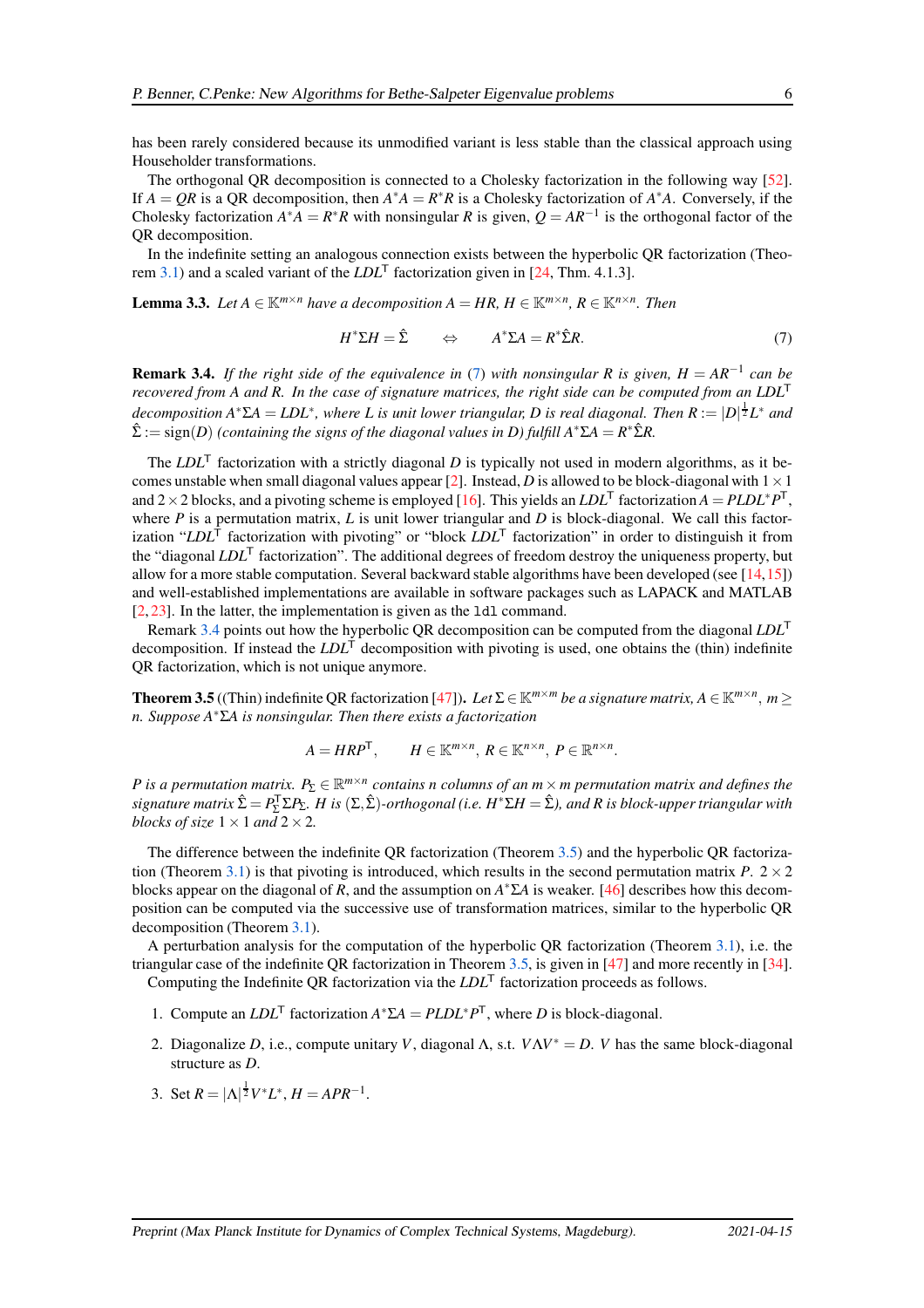### <span id="page-6-4"></span>3.2 LDLIQR2: Computing the indefinite QR factorization via two *LDL*<sup>T</sup> decompositions

In [\[52\]](#page-22-6), the CholeskyQR2 algorithm is formulated and following these ideas we derive the indefinite variant (see also [\[7\]](#page-19-3)). We call the algorithm LDLIQR2, standing for LDL<sup>T</sup> -based computation of the Indefinte **OR** decomposition, applied **twice**. It computes a  $(\Sigma, \hat{\Sigma})$ -orthogonal basis of the subspace spanned by a matrix *A*.  $\Sigma$  is a given signature matrix and  $\hat{\Sigma}$  is another signature matrix determined by the algorithm. It starts by computing the indefinite QR factorization  $A = H_1R_1P_1^{\mathsf{T}}$  via the  $LDL^{\mathsf{T}}$  factorization with pivoting as described in the previous section. Then as a second step, the indefinite QR decomposition  $H_1 = HR_2P_2^{\text{T}}$ is computed using the same method. This yields a factorization

<span id="page-6-2"></span>
$$
A = HR_2P_2^{\mathsf{T}}R_1P_1^{\mathsf{T}}, \text{ with } R_1, R_2 \text{ upper triangular,}
$$
  

$$
P_1, P_2 \text{ permutation matrices.}
$$
 (8)

In exact arithmetic, the second step is redundant, as the hyperbolic QR decomposition of a  $(\Sigma, \hat{\Sigma})$ orthogonal *H* is  $H = HI$ . In floating point arithmetic, however, we hope to see improvements regarding the accuracy of the computed factorization.  $P_2$  will in practice often be the identity matrix. In this case, we have computed an instance of the Indefinite QR factorization given in Theorem [3.5](#page-5-2) with  $R := R_2R_1$ ,  $P := P_1$ . For our application we are just interested in a  $(\Sigma, \hat{\Sigma})$ -orthogonal basis, so the exact shape of *R* in a decomposition  $A = HR$  does not matter. The method is formulated in Algorithm [1.](#page-6-1)

<span id="page-6-1"></span>Algorithm 1 LDLIQR2: Compute (Σ, Σ̂)-orthogonal basis via double *LDL*<sup>T</sup> factorization with pivoting.

**Input:**  $A \in \mathbb{K}^{m \times n}$ , with full column rank,  $\Sigma \in \mathbb{R}^{n \times n}$  is a signature matrix. **Output:**  $(\Sigma, \hat{\Sigma})$ -orthogonal  $H \in \mathbb{K}^{m \times n}$  and  $R_1, P_1, R_2, P_2 \in \mathbb{K}^{n \times n}$  as in [\(8\)](#page-6-2). // First pass: 1: [*L*1,*D*1,*P*1] ← ldl(*A* ∗Σ*A*) 2:  $[V_1, \Lambda_1] \leftarrow \text{eig}(D)$   $\triangleright V_1$  is block-diagonal. 3:  $H_1 \leftarrow AP_1 L_1^{-*} V_1 |\Lambda_1|^{-\frac{1}{2}}$ 4:  $R_1 \leftarrow |\Lambda_1|^{\frac{1}{2}} V_1^* L_1^*$ // Second pass: 5: [*L*2,*D*2,*P*2] ← ldl(*H* ∗Σ*H*) 6:  $[V_2, \Lambda_2] \leftarrow \text{eig}(D)$   $\triangleright V_2$  is block-diagonal. 7:  $H \leftarrow H_1 P_2 L_2^{-*} V_2 |\Lambda_2|^{-\frac{1}{2}}$ 8:  $R_2 \leftarrow |\Lambda_2|^{\frac{1}{2}} V_2^* L_2^*$ // Compute new signature matrix: 9:  $\hat{\Sigma} \leftarrow \Lambda_2 |\Lambda_2|^{-1}$ 

If one is only interested in computing *H* and  $\hat{\Sigma}$ , then Steps 4 and 8, computing  $R_1$  and  $R_2$ , can be omitted.

## <span id="page-6-0"></span>4 The QDWH algorithm for computing the standard polar decomposition

Methods for the computation of the polar decomposition of a matrix  $A = UH(1)$  $A = UH(1)$  have been studied extensively in recent years. Once the orthogonal polar factor is computed, the symmetric factor can be recovered via  $H = U^*A$ .  $H := (H + H^*)/2$  can be performed to guarantee numerical symmetry.

A current state-of-the-art iterative method for computing the polar factor is the QDWH algorithm [\[40\]](#page-21-2). It is based on the well-known Halley iteration which is a member of the Padé family of iterations [\[32\]](#page-21-14). The Dynamically Weighted Halley (DWH) iteration introduces the weights  $a_k$ ,  $b_k$ ,  $c_k \in \mathbb{R}^+$  and is given as

<span id="page-6-3"></span>
$$
X_{k+1} = X_k (a_k I + b_k X_k^* X_k)(I + c_k X_k^* X_k)^{-1}, \quad X_0 = \frac{1}{\|A\|_2} A.
$$
\n<sup>(9)</sup>

Convergence is globally guaranteed with an asymptotic cubic rate, provided *A* has full column rank. In order to choose the weights in an optimal fashion, Iteration [\(9\)](#page-6-3) is understood as an iteration acting on the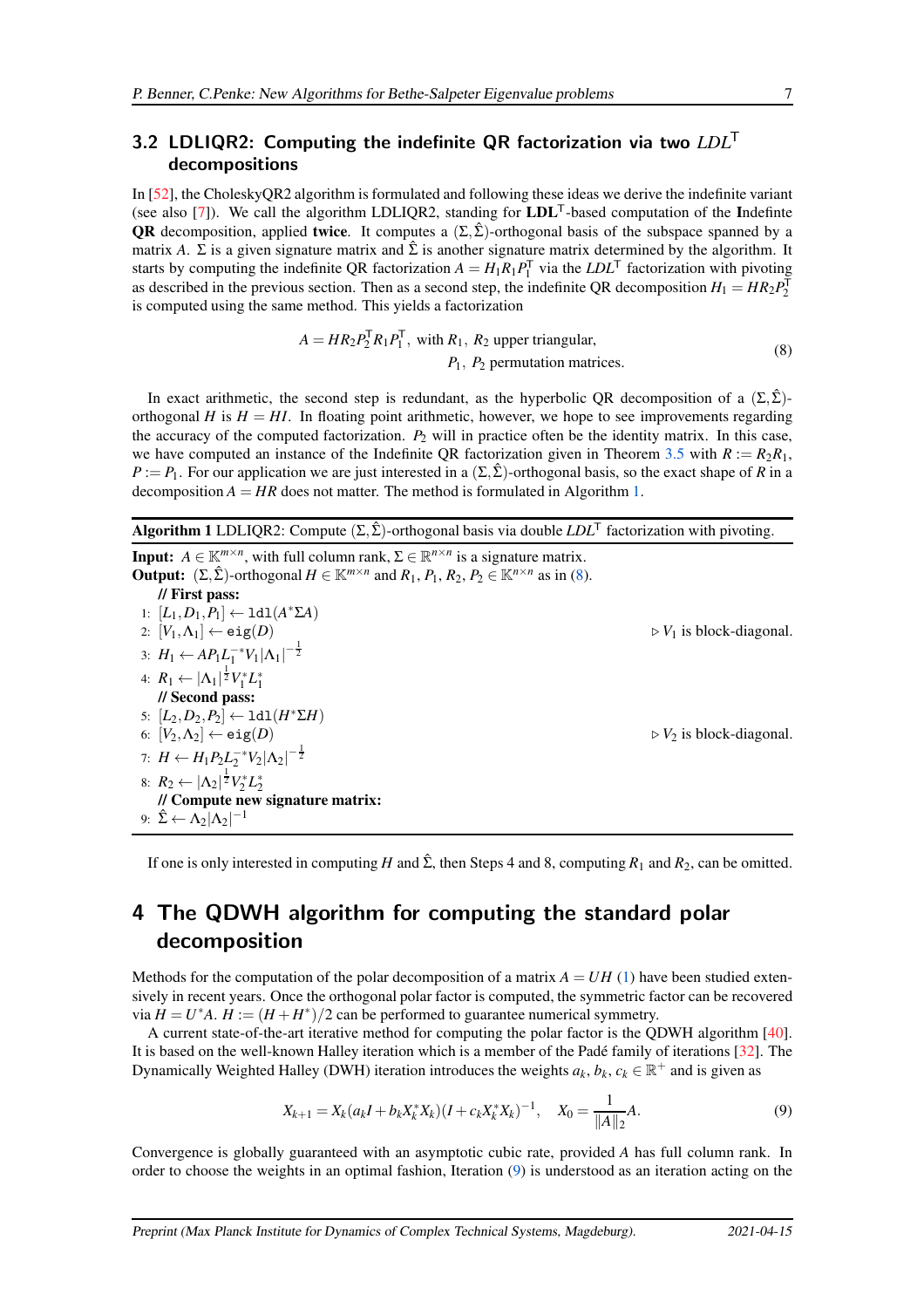singular values of the iterate  $X_k$ . Let  $X_k = U_S \Sigma_k V_S^*$  be the SVD of  $X_k$ . Then one step of Iteration [\(9\)](#page-6-3) yields

<span id="page-7-3"></span>
$$
X_{k+1} = U_S g_k(\Sigma_k) V_S^*,\tag{10}
$$

where

$$
g_k(x) = x \frac{a_k + b_k x^2}{1 + c_k x^2}.
$$
\n(11)

The singular value  $\sigma_{i,k+1}$  of  $X_{k+1}$  is hence given by a rational function acting on the singular value  $\sigma_{i,k}$  of *Xk* ,

<span id="page-7-5"></span><span id="page-7-4"></span><span id="page-7-0"></span>
$$
\sigma_{i,k+1} = g_k(\sigma_{i,k}). \tag{12}
$$

The singular values converge to 1 as  $X_k$  approaches the polar factor. Let  $\ell (=:\ell_0)$  be a lower bound to the singular values of  $X_0$ . Due to the initial scaling with  $1/||A||_2$  the singular values of  $X_0$  lie between 0 and 1. A successful strategy for accelerating convergence can be developed by minimizing the distance of  $\ell_k$ , a lower bound on the singular values of  $X_k$ , to 1 in each iteration. This line of thoughts leads to weights chosen as

$$
a_k = h(\ell_k), \quad b_k = (a_k - 1)^2/4, \quad c_k = a_k + b_k - 1, \quad \ell_{k+1} = g_k(\ell_k), \tag{13}
$$

where

$$
h(\ell) = \sqrt{1+d} + \frac{1}{2} \sqrt{8 - 4d + \frac{8(2-\ell^2)}{\ell^2 \sqrt{1+d}}}, \quad d = \sqrt[3]{\frac{4(1-\ell^2)}{\ell^4}}.
$$
 (14)

The weights in [\(13\)](#page-7-0) are the solutions of an optimization problem. This is how they were introduced in [\[40\]](#page-21-2). Another derivation considers the best rank-(3,2) rational approximation of the sign function. This leads to the same weights given in [\(13\)](#page-7-0). The latter approach can be extended to rational approximations of higher order (Zolotarev's functions), see [\[41\]](#page-21-5).

For matrices *A* with condition number  $\kappa_2(A) < 10^{16}$ , convergence within 6 iterations can be guaranteed using these weights  $[40]$ . A simple rewrite of the iteration  $(9)$ 

<span id="page-7-6"></span>
$$
X_k(a_k I + b_k X_k^* X_k)(I + c_k X_k^* X_k)^{-1}
$$
  
= 
$$
\frac{b_k}{c_k} X_k + \left(a_k - \frac{b_k}{c_k}\right) X_k (I + c_k X_k^* X_k)^{-1}
$$
 (15)

leads to two distinct implementation variants:  $(I + c_k X_k^* X_k)$  is a symmetric positive definite matrix and its linear solve can be done using a Cholesky factorization.

<span id="page-7-1"></span>
$$
\begin{cases} Z_k = I + c_k X_k^* X_k, & W_k = \text{chol}(Z_k), \\ X_{k+1} = \frac{b_k}{c_k} X_k + \left( a_k - \frac{b_k}{c_k} \right) X_k W_k^{-1} W_k^{-*}. \end{cases}
$$
(16)

It can also be shown that  $X_k(I + c_k X_k^{\mathsf{T}})$  $\int_k^T X_k$ )<sup>-1</sup> is equivalently computed via a QR decomposition, which leads to the actual QR-based Dynamically Weighted Halley (QDWH) iteration

<span id="page-7-2"></span>
$$
\begin{cases}\n\begin{bmatrix}\n\sqrt{c_k}X_k \\
I\n\end{bmatrix} = \begin{bmatrix} Q_1 \\ Q_2 \end{bmatrix}R, \\
X_{k+1} = \frac{b_k}{c_k}X_k + \frac{1}{\sqrt{c_k}}\left(a_k - \frac{b_k}{c_k}\right)Q_1Q_2^{\mathsf{T}}.\n\end{cases}
$$
\n(17)

This variant entirely avoids inversion and is proven to be backward stable [\[42\]](#page-21-3). It has, however, a higher operation count than the Cholesky variant [\(16\)](#page-7-1). This is why in practice the algorithm carries out the QRbased variant [\(17\)](#page-7-2) in the first iterations and switches to the Cholesky variant [\(16\)](#page-7-1) as soon as a reasonably conditioned iterate  $X_k$  is guaranteed. This way, numerical stability of the iteration is not compromised.

The two forms of the iteration represent the connection between the QR decomposition and the Cholesky factorization described in the previous section. They are two sides of the same coin. Either the QR decomposition of  $A = \begin{bmatrix} \sqrt{c_k}X \\ I \end{bmatrix}$ *I* 1 is computed (leading to Iteration [\(17\)](#page-7-2)), or the Cholesky factorization of  $A^*A = I + c_k X^*X$  (Iteration [\(16\)](#page-7-1)) is computed and used for a linear solve.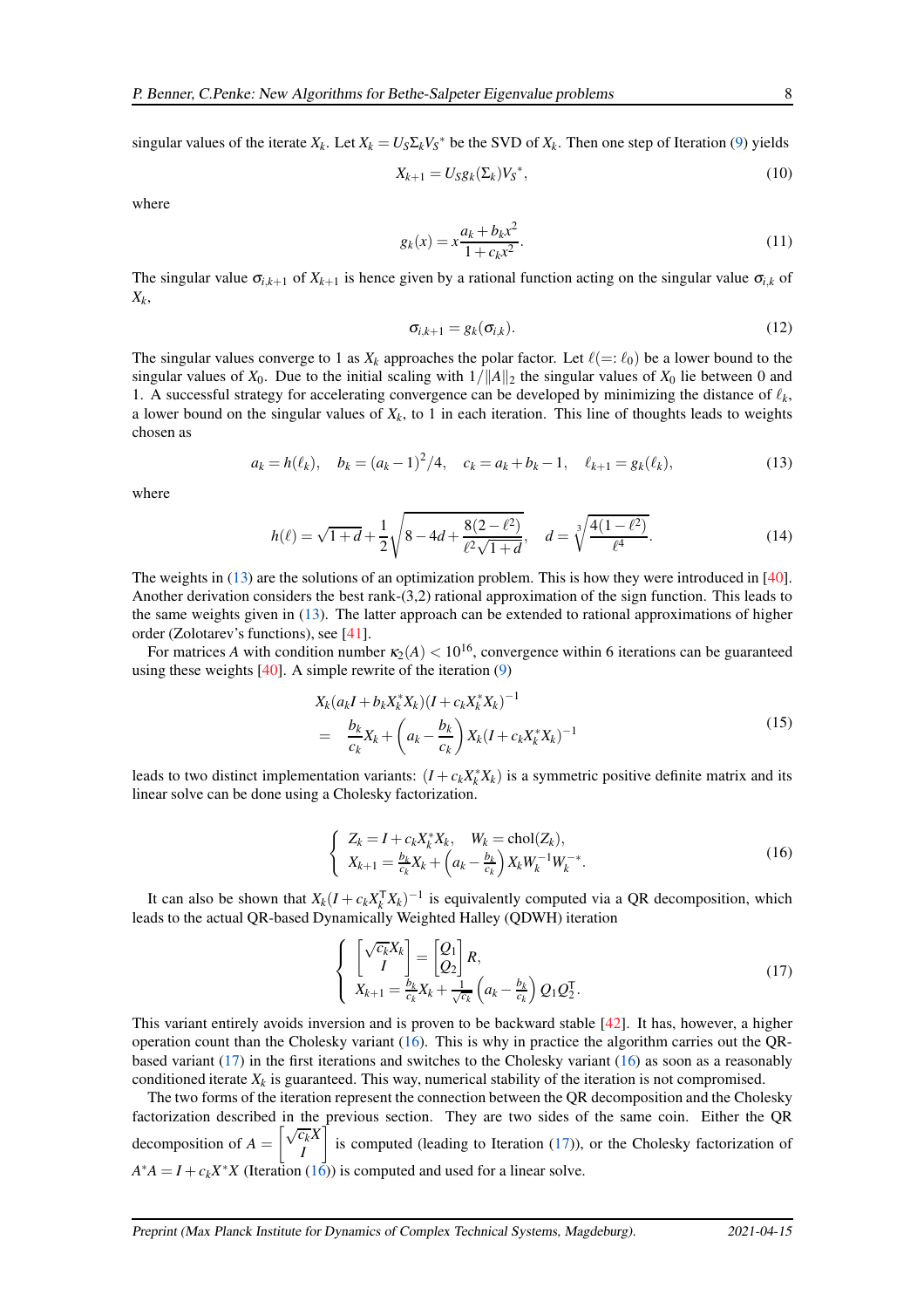### <span id="page-8-0"></span>5 Generalized polar decompositions

#### 5.1 The generalized QDWH algorithm

<span id="page-8-2"></span>Iterative methods for computing the generalized polar factor can be constructed from a connection to the matrix sign function.

Theorem 5.1 (Computation of the canonical generalized polar decomposition, Theorem 5.1 in [\[28\]](#page-21-7)). *Let A* = *W S be a matrix with an existing canonical generalized polar decomposition with respect to the orthosymmetric pair M*,*N. Let*

<span id="page-8-1"></span>
$$
X_{k+1} = g(X_k) = X_k h(X_k^2)
$$
\n(18)

*be an iteration that converges to* sign(*X*0)*, assuming it exists. g*(·) *and h*(·) *are matrix functions. Let*  $g(0) = 0$  and for sesquilinear forms assume that  $g(X^{\star_N}) = g(X)^{\star_N}$  holds for all X in the domain of g. Then *the iteration*

$$
Y_{k+1} = Y_k h(Y_k^{\star_{M,N}} Y_k), \qquad Y_0 = A,
$$

*converges to W with the same order of convergence as iteration* [\(18\)](#page-8-1) *converges to*  $sign(X_0)$ *.* 

Iterations for the matrix sign function of the form [\(18\)](#page-8-1) are very common and well-studied [\[27,](#page-21-0) Ch. 5]. They include the class of Padé iterations devised in  $[31]$ . Here, the iteration is given as a rational function of the form

$$
X_{k+1} = X_k p_{lm} (I - X_k^2) q_{lm} (I - X_k^2)^{-1}, \qquad X_0 = A,
$$

where  $p_{lm}(\cdot)$  and  $q_{lm}(\cdot)$  are explicitly given polynomials, yielding the Padé approximant of degree  $(l,m)$ .

Choosing  $l = m = 1$  leads to the Halley iteration, which also forms the basis of the QDWH algorithm presented in Section [4.](#page-6-0) In the context of the generalized polar decomposition, the dynamically weighted Halley iteration follows from applying Theorem [5.1](#page-8-2) and is given as

$$
X_{k+1} = X_k (a_k I + b_k X_k^{*M,N} X_k)(I + c_k X_k^{*M,N} X_k)^{-1}, \quad X_0 = sA,
$$
\n(19)

where  $s \in \mathbb{K}$  is an arbitrary scaling factor, as any *sA* has the same polar factor *W*. A discussion on how to choose a beneficial *s* follows later. More explicitly, using [\(3\)](#page-2-1), [\(19\)](#page-8-3) is given as

$$
X_{k+1} = X_k (a_k I + b_k N^{-1} X_k^* M X_k)(I + c_k N^{-1} X_k^* M X_k)^{-1}, \quad X_0 = sA.
$$

The generalization of the DWH algorithm given in the previous paragraphs is straightforward. We now investigate whether this iteration has attractive numerical properties and under which circumstances it can lead to an accelerated convergence. The key observation in the standard setting is that one iteration step acts as a rational function on the singular values of the iterate  $X_k$  (see Equations [\(10\)](#page-7-3) to [\(12\)](#page-7-4)). A similar observation helps in the indefinite setting.

<span id="page-8-5"></span>Corollary 5.2. *Let the canonical generalized polar decomposition A* = *W S exist and be computed via an iteration*  $X_{k+1} = X_k h(X_k^{*M,N})$  $\chi_k^{M,N}X_k$ ),  $X_0 = A$ , as given in Theorem [5.1.](#page-8-2) Then  $X_k$  has a canonical generalized *polar decomposition*

$$
X_k = W S_k.
$$

*For the series of self-adjoint factors S<sup>k</sup> it holds*

$$
S_{k+1} = S_k h(S_k^2). \tag{20}
$$

*Proof.* See proof of Theorem 5.1 in [\[29\]](#page-21-8).

Using the Jordan canonical form  $S = ZJZ^{-1}$ , we see that [\(20\)](#page-8-4) is equivalent to

$$
S_{k+1} = Zg(J_k)Z^{-1} = ZJ_{k+1}Z^{-1},
$$

<span id="page-8-4"></span><span id="page-8-3"></span> $\Box$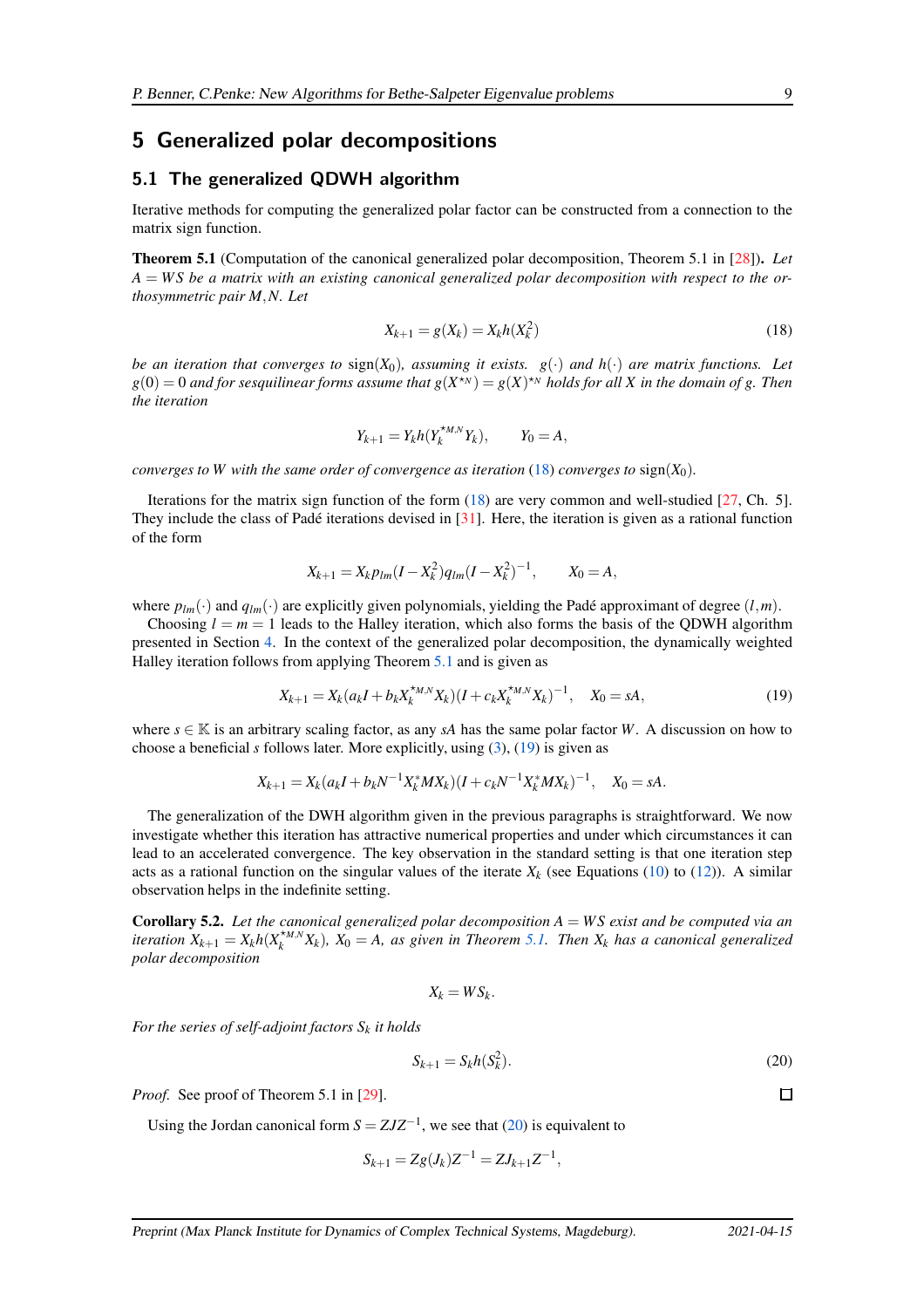with  $g(x) = xh(x^2)$ . Essentially, one iteration step for computing the generalized polar decomposition acts as a rational function on the eigenvalues of the self-adjoint factor *S*, such that they converge towards 1 (or stay 0 in the rank-deficient case). Note that all non-zero eigenvalues of *S* have positive real part and  $S = (A^{*M,N}A)^{\frac{1}{2}}$  by definition.

In the standard setting outlined in Section [4,](#page-6-0) i.e. the case  $M = I_m$ ,  $N = I_n$ , *S* is symmetric (respectively Hermitian) and has only real eigenvalues. These eigenvalues are the singular values of *A*. This property does not hold in the general case. Only the convergence of the real eigenvalues of *S* is guaranteed to benefit from choosing the weighting parameters as in the standard case.

The reason we are interested in developing this method further, lies in its possible applications laid out in Section [1.](#page-0-1) In the application in quantum physics, the relevant eigenvalues are in fact often real. This follows from physical constraints and does not follow directly from the given matrix structure. More specifically, it holds that Σ*A* is Hermitian and positive definite. We call a matrix with this property a definite pseudosymmetric matrix. This property leads to *A* having only real eigevalues (see e.g. [\[6,](#page-19-4) Thm. 5]), s.t. the pseudosymmetric polar factor has only positive real eigenvalues. In this case, we expect great benefits from choosing the weighting parameters as in  $(13)$  and  $(14)$ .

The scaling factor *s* in [\(19\)](#page-8-3) should be chosen in the following way. Let  $sA = WS_s$  be the generalized polar decomposition of  $X_0 = sA$ . The polar factor *W* is the same as for *A*. The pseudosymmetric factor  $S_s$ is the scaled pseudosymmetric factor of  $A = WS$ ,  $S_s = sS$ . *s* should be chosen such that its eigenvalues lie between 0 and 1, i.e.

$$
s \le (\lambda_{\max}(S))^{-1} = (\lambda_{\max}((\Sigma A^* \Sigma A)^{\frac{1}{2}}))^{-1}.
$$
 (21)

 $\ell$  should be a lower bound on the smallest eigenvalue of  $S_s$ , i.e.

<span id="page-9-1"></span><span id="page-9-0"></span>
$$
\ell \leq \lambda_{\min}(S_s) = s\lambda_{\min}((\Sigma A^* \Sigma A)^{\frac{1}{2}}). \tag{22}
$$

Computing values fulfilling [\(21\)](#page-9-0) and [\(22\)](#page-9-1) seems non-trivial, as computing *S* (after computing *W* via the iteration) is the goal of the algorithm and *S* is not known a-priori. The following lemma gives a remedy for square matrices.

<span id="page-9-2"></span>**Lemma 5.3.** *Let*  $A \in \mathbb{K}^{n \times n}$  *and*  $Q_1 \in \mathbb{K}^{n \times n}$ ,  $Q_2 \in \mathbb{K}^{n \times n}$  *be unitary. Then* 

$$
|\lambda_{max}((Q_1A^*Q_2A)^{\frac{1}{2}})| \leq \sigma_{max}(A), \qquad |\lambda_{min}((Q_1A^*Q_2A)^{\frac{1}{2}})| \geq \sigma_{min}(A).
$$

*Proof.* Because the spectral norm is submultiplicative, we have

$$
|\lambda_{\max}(Q_1A^*Q_2A)| \leq \sigma_{\max}(Q_1A^*Q_2A) \leq \sigma_{\max}(Q_1A^*Q_2)\sigma_{\max}(A) = \sigma_{\max}(A)^2,
$$
  

$$
|\lambda_{\min}(Q_1A^*Q_2A)| \geq \sigma_{\min}(Q_1A^*Q_2A) \geq \sigma_{\min}(Q_1A^*Q_2)\sigma_{\min}(A) = \sigma_{\min}(A)^2.
$$

The proposition follows immediately.

Lemma [5.3](#page-9-2) for  $Q_1 = Q_2 = \Sigma$  implies that *s* and  $\ell_0$  can be chosen as

<span id="page-9-4"></span>
$$
s \approx 1/\sigma_{\text{max}}(A), \qquad \ell_0 \approx s\sigma_{\text{min}}(A) = 1/\text{cond}_2(A) \tag{23}
$$

in order to fulfill  $(21)$  and  $(22)$  in the case of square matrices.

Additionally to favorable convergence properties guaranteed for certain matrices, generalizing the ideas from QDWH leads to a new class of inverse-free iterations for computing the generalized polar factor. In the case of self-adjoint matrices, this polar factor coincides with the matrix sign function, which is relevant in many application areas. Avoiding the inverse opens up the possibility of more stable methods. How exactly this is done is described in the following.

Here, the role of the orthogonal representations in QDWH is played by (*M*,*N*)-orthogonal matrices defined via two inner products given by two matrices *M* and *N*. The following lemma provides a tool for substituting the inverse  $(I + c_k X_k^{*M,N})$  $\binom{M,N}{k} X_k$ <sup>-1</sup> in Iteration [\(19\)](#page-8-3).

<span id="page-9-3"></span>**Lemma 5.4.** Let 
$$
M \in \mathbb{K}^{m \times m}
$$
,  $N \in \mathbb{K}^{n \times n}$  be nonsingular, and  $M_2 := \begin{bmatrix} M \\ N \end{bmatrix}$ . For  $X \in \mathbb{K}^{m \times n}$ ,  $\eta \in \mathbb{K}$ , let  $\begin{bmatrix} \eta X \\ I \end{bmatrix} = VR$  with  $V = \begin{bmatrix} V_1 \\ V_2 \end{bmatrix} \in \mathbb{K}^{(m+n) \times n}$ ,  $R \in \mathbb{K}^{n \times n}$  nonsingular, be a decomposition. Then  
\n
$$
\eta X (I + |\eta|^2 X^{\star_{M,N}} X)^{-1} = V_1 (V^{\star_{M_2,N}} V)^{-1} V_2^{\star_N}.
$$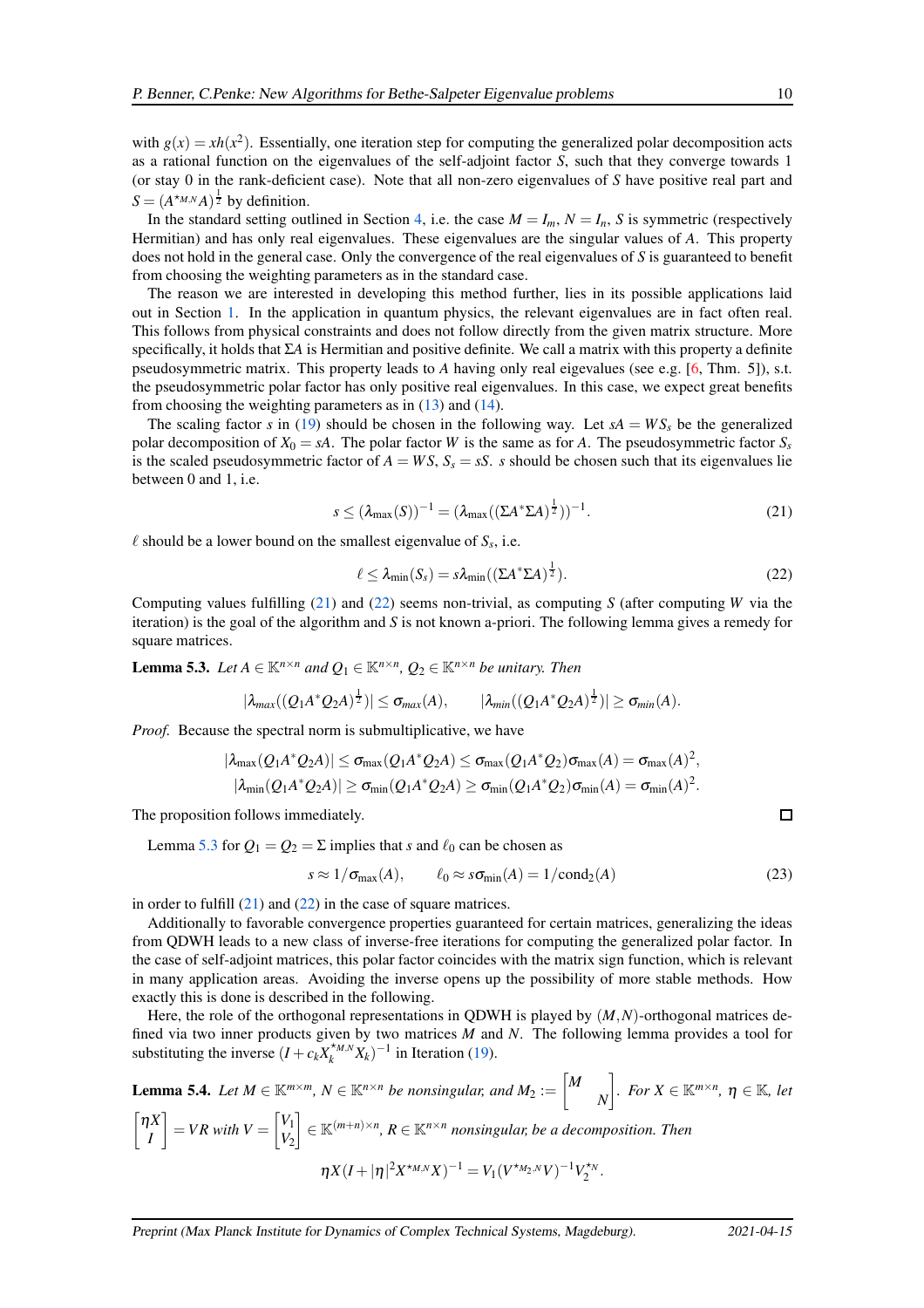*Proof.* It holds

$$
\eta X(I+|\eta|^2 X^{\star_{M,N}} X)^{-1} = \eta X \left( \begin{bmatrix} \eta X \\ I \end{bmatrix}^{\star_{M_2,N}} \begin{bmatrix} \eta X \\ I \end{bmatrix} \right)^{-1} = V_1((VR)^{\star_{M_2,N}} V)^{-1} = V_1(V^{\star_{M_2,N}} V)^{-1} V_2^{\star_N}.
$$

In the last step we used  $V_2 = R^{-1}$ .

For  $M = I_m$ ,  $N = I_n$  and orthogonal or unitary *V*, we have the known result

$$
\eta X(I+|\eta|^2 X^*X)^{-1}=V_1V_2^*,
$$

given for example as Theorem 4.1 in [\[40\]](#page-21-2). The original QDWH algorithm is based on this result. A straightforward idea to generalize this approach would be to choose *V* to be  $(M_2, N)$ -orthogonal, i.e.  $V^{\star_{M_2,N}}V = I$ . The next lemma shows how we can relax this condition, while keeping the inverse easy to compute.

<span id="page-10-0"></span>**Lemma 5.5.** *Let*  $M \in \mathbb{K}^{m \times m}$ ,  $N \in \mathbb{K}^{n \times n}$  *be nonsingular*,  $M_2 = \begin{bmatrix} M & 0 & 0 \\ 0 & M_1 & M_2 \end{bmatrix}$ *N*  $\left| \begin{array}{c} \end{array} \right|$ , and  $V = \begin{bmatrix} V_1 \\ V_2 \end{bmatrix}$ *V*2  $\Big] \in \mathbb{K}^{(m+n)\times n}$  be  $(M_2, \hat{N})$ -orthogonal for a matrix  $\hat{N} \in \mathbb{K}^{n \times n}$ , i.e.  $V^*M_2V = \hat{N}$ . Then

$$
V_1(V^{\star_{M_2,N}}V)^{-1}V_2^{\star_N}=V_1V_2^{\star_{N,\hat{N}}}.
$$

*Proof.* From  $V^*M_2V = \hat{N}$ , it follows  $V^{*M_2N}V = N^{-1}\hat{N}$  and therefore

$$
V_1(V^{\star_{M_2,N}}V)^{-1}V_2^{\star_N}=V_1\hat{N}^{-1}V_2^{\star}N=V_1V_2^{\star_{N,\hat{N}}}.
$$

#### 5.2 Realizing the ΣDWH iteration

When a practical method for computing the  $(M_2, \hat{N})$ -orthogonal matrices in Lemma [5.5](#page-10-0) is available, we can formulate a generalized QDWH algorithm. If *N* −1 is trivial to compute, this leads to an inverse-free computation, if the computation of the  $(M_2, \hat{N})$ -orthogonal matrix avoids inversion. We now leave the general framework and restrict ourselves to inner products induced by signature matrices.

Section [3](#page-3-0) laid the groundwork for several options in the algorithm design realizing the iteration for the canonical generalized polar decomposition of  $A \in \mathbb{K}^{m \times n}$  [\(19\)](#page-8-3) with respect to the signature matrices  $\Sigma_m$  and  $\Sigma_n$ . As signature matrices are involutory, the iteration is given as

$$
X_{k+1} = X_k (a_k I + b_k \Sigma_n X_k^* \Sigma_m X_k)(I + c_k \Sigma_n X_k^* \Sigma_m X_k)^{-1}, \quad X_0 = sA.
$$
 (24)

We call  $(24)$  the ΣDWH iteration. The naive approach is to implement the iteration straightforward, using a linear solve employing the MATLAB backslash operator. However, there is a better way to exploit the structure at hand. To see this, we rewrite [\(24\)](#page-10-1)

$$
X_k(a_kI + b_k\Sigma_n X_k^*\Sigma_m X_k)(I + c_k\Sigma_n X_k^*\Sigma_m X_k)^{-1}
$$
  
= 
$$
\frac{b_k}{c_k}X_k + (a_k - \frac{b_k}{c_k})X_k(\Sigma_n + c_k X_k^*\Sigma_m X_k)^{-1}\Sigma_n.
$$

This is the indefinite analogue to [\(15\)](#page-7-6). In the standard case, the Cholesky factorization is employed to exploit the symmetric structure in the iteration  $(16)$ . In the indefinite case, this role is played by the pivoted  $LDL<sup>T</sup>$  factorization. Analogous to [\(16\)](#page-7-1), Iteration [\(24\)](#page-10-1) is equivalently given as

<span id="page-10-2"></span>
$$
\begin{cases}\nZ_k = \Sigma_n + c_k X_k^* \Sigma_m X_k, \quad [L_k, D_k, P_k] = \text{Id}(Z_k), \\
X_{k+1} = \frac{b_k}{c_k} X_k + \left(a_k - \frac{b_k}{c_k}\right) X_k P_k L_k^{-*} D_k^{-1} L_k^{-1} P_k^{\mathsf{T}} \Sigma.\n\end{cases} \tag{25}
$$

This approach is already more promising than the naive one because the structure of the involved matrices is exploited. This way, less computational work is needed and we may expect better accuracy. We employ Lemma [5.4](#page-9-3) and Lemma [5.5](#page-10-0) to find an equivalent formulation of the DWH iteration [\(24\)](#page-10-1), which in principle

 $\Box$ 

<span id="page-10-1"></span> $\Box$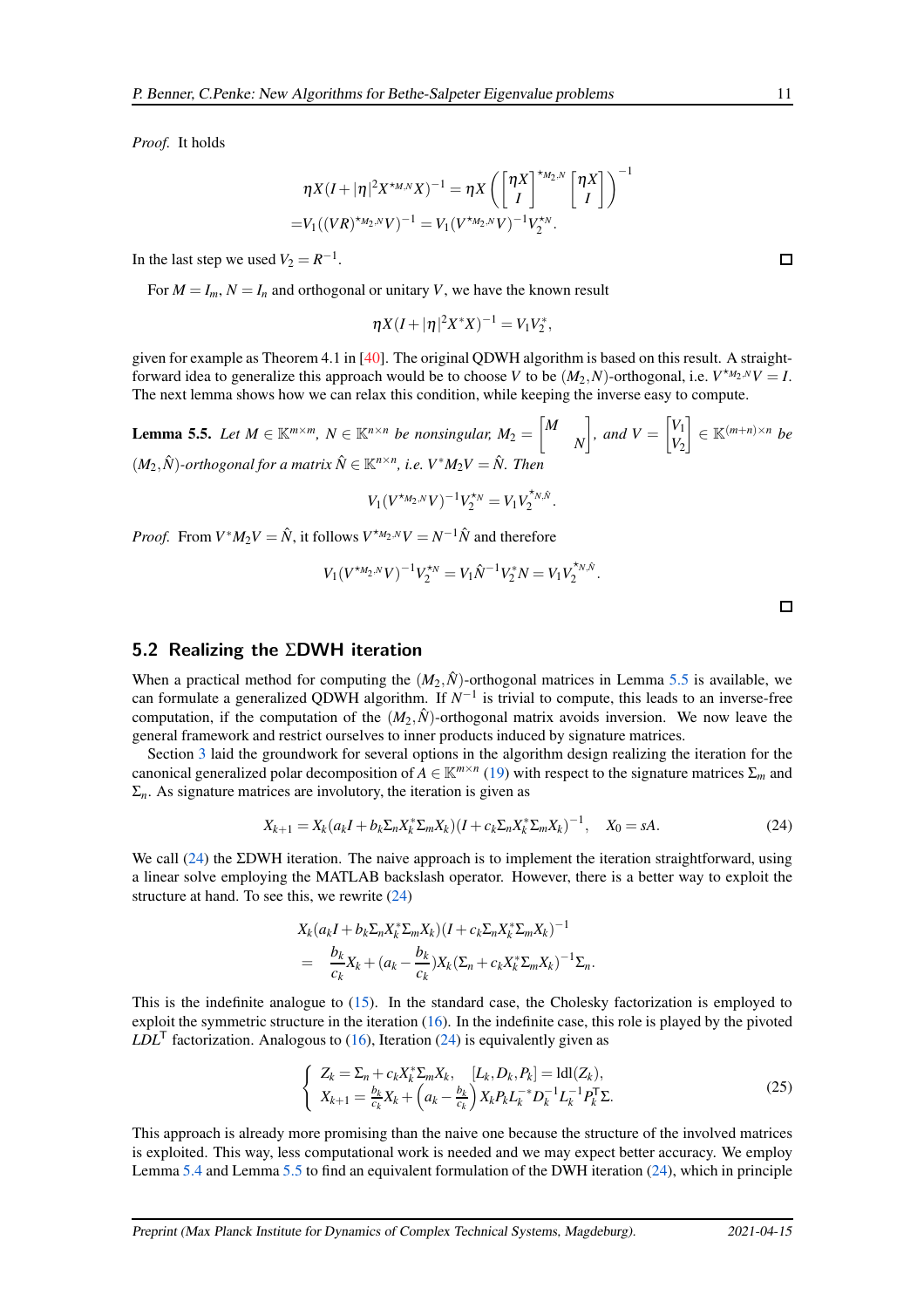does not rely on computing inverses. The role of  $\hat{N}$  in Lemma [5.5](#page-10-0) is played by another signature matrix  $\hat{\Sigma}_n$ of size  $n \times n$ . The formulation

<span id="page-11-2"></span>
$$
\begin{cases}\n\begin{bmatrix}\n\sqrt{c_k}X_k \\
I\n\end{bmatrix} = \begin{bmatrix} H_1 \\ H_2 \end{bmatrix}R, \text{ where } \begin{bmatrix} H_1 \\ H_2 \end{bmatrix}^* \begin{bmatrix} \Sigma_m \\ \Sigma_n \end{bmatrix} \begin{bmatrix} H_1 \\ H_2 \end{bmatrix} = \hat{\Sigma}_n, \\
X_{k+1} = \frac{b_k}{c_k}X_k + \frac{1}{\sqrt{c_k}} \left( a_k - \frac{b_k}{c_k} \right) H_1 \hat{\Sigma}_n H_2^* \Sigma_n\n\end{cases}
$$
\n(26)

is the analog to the QR-based iteration [\(17\)](#page-7-2) in the standard case. Instead of an orthogonal basis (using the QR decomposition), a  $\left( \int \sum_{m}$ Σ*n*  $\left( \int_{0}^{1}\hat{\Sigma}_{n}\right)$ -orthogonal basis is computed. This can be done by computing the hyperbolic QR decomposition (Theorem [3.1\)](#page-3-1) or the indefinite QR decomposition (Theorem [3.5\)](#page-5-2). Here, methods exist that are based on successive column elimination and do not perform any matrix inversions. Computing the indefinite QR decomposition via an *LDL*<sup>T</sup> factorization (i.e. employing Lemma [3.3\)](#page-5-3) gives exactly the  $LDL<sup>T</sup>$  based iteration [\(25\)](#page-10-2). Another promising way to compute the required basis is to employ the presented LDLIQR2 algorithm (Algorithm [1\)](#page-6-1).

The resulting stability for an iteration employing these different approaches is examined experimentally in the numerical experiments of Section [7.](#page-15-0)

## <span id="page-11-0"></span>6 Subspaces in the ΣDWH iteration

#### 6.1 Permuted graph bases for general matrices

Looking at Lemma [5.4,](#page-9-3) we see that the factor *R* of the *VR* decomposition is in fact not referenced in order to rewrite part of the *DWH* iteration. This suggests the idea to employ a well-conditioned basis of the subspace spanned by  $\left[\sqrt{\frac{c_k}{I}}X\right]$ *In* . The linear solve in one iteration step is not avoided completely but we hope to invert a better-conditioned matrix.

In the following we use  $A \sim B$  to indicate that the columns of the two matrices A and B span the same subspace. A good candidate for providing a basis with desirable properties are permuted graph bases. An *n*-dimensional subspace  $\mathcal U$  is said to be represented in a *permuted graph basis* if

<span id="page-11-1"></span>
$$
\mathscr{U} = \text{colspan}\left(P^{\mathsf{T}}\begin{bmatrix}I_n\\X\end{bmatrix}\right),\tag{27}
$$

where *P* denotes a permutation and  $I_n$  is the identity matrix. It is shown in [\[39\]](#page-21-16) that a permutation *P* exists, such that the entries of *X* are all smaller than 1. This leads to much better numerical properties when using this representation in numerical algorithms.

The actual computation of the entry-bound representations  $(27)$  is an NP-hard problem. However, [\[39\]](#page-21-16) presents heuristic methods that compute representations, where for a given threshold value  $\tau > 1$ ,  $|x_{i,j}| < \tau$ . This can be done with a reasonable amount of computational effort. In the worst case this is  $\mathcal{O}(n^3 \log n)$ . In practice, it is typically much lower, in particular when good starting guesses for *P* are available.

The following lemma is a reformulation of Lemma [5.4,](#page-9-3) where  $M = \sum_m$  and  $N = \sum_n$  are signature matrices and *V* is attained via representation [\(27\)](#page-11-1).

**Lemma 6.1.** Let 
$$
\Sigma_m \in \mathbb{R}^{m \times m}
$$
,  $\Sigma_n \in \mathbb{R}^{n \times n}$  be signature matrices. For  $X \in \mathbb{K}^{n \times n}$ ,  $\eta \in \mathbb{K}$  let  $\begin{bmatrix} I \\ \eta X \end{bmatrix} \sim V = \begin{bmatrix} V_1 \\ V_2 \end{bmatrix} = P^T \begin{bmatrix} I \\ \hat{X} \end{bmatrix} \in \mathbb{K}^{2n \times n}$ , where P is a permutation. Let

$$
P\begin{bmatrix} \Sigma_n & \\ & \Sigma_m \end{bmatrix} P^{\mathsf{T}} = \begin{bmatrix} \hat{\Sigma}_n & \\ & \hat{\Sigma}_m \end{bmatrix}.
$$

*Then*

$$
\eta X (I + |\eta|^2 \Sigma_n X^* \Sigma_m X)^{-1} = V_2 (\hat{\Sigma}_n + \hat{X}^* \hat{\Sigma}_m \hat{X})^{-1} V_1^* \Sigma_n.
$$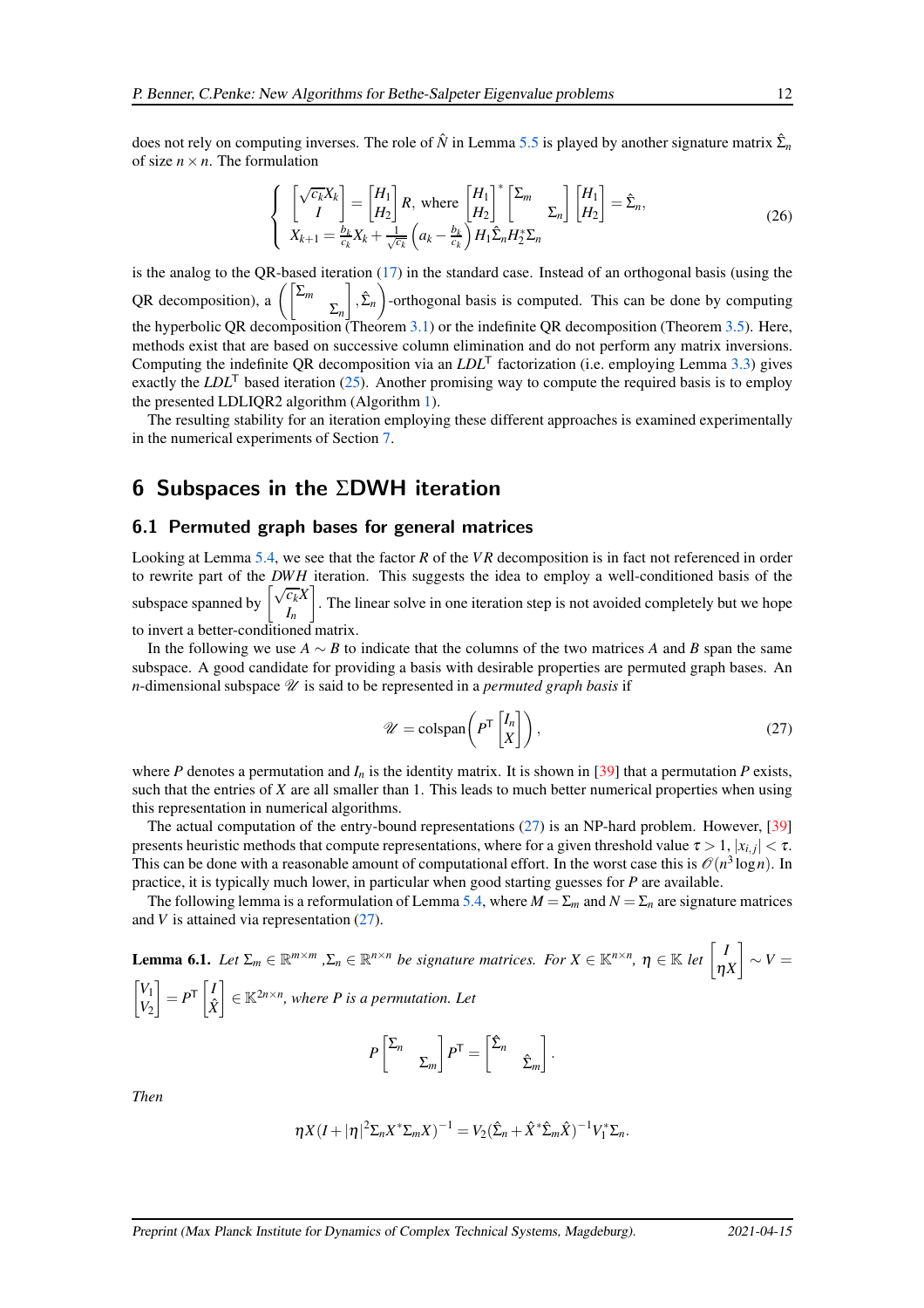*Proof.* Let  $\Sigma_2 := \left[ \sum_{n=1}^{\infty} \frac{1}{n} \right]$ Σ*<sup>m</sup>* we follow the lines of the proof of Lemma [5.4](#page-9-3) As  $\begin{bmatrix} I \\ n \end{bmatrix}$ η*X* and *V* span the same subspace, there exists a nonsingular matrix *R* s.t.

$$
\begin{bmatrix} I \\ \eta X \end{bmatrix} = VR.
$$

Exactly as in the proof of Lemma [5.4](#page-9-3) (with the roles of  $V_1$  and  $V_2$  switched) it can be shown that

$$
\begin{aligned} \eta X (I+|\eta|^2 \Sigma_n X^* \Sigma_m X)^{-1} &= V_2 (V^{\star_{\Sigma_2, \Sigma_n}} V)^{-1} V_1^{\star_{\Sigma_n}} \\ &= V_2 (\hat{\Sigma}_n + \hat{X}^* \hat{\Sigma}_m \hat{X})^{-1} V_1^* \Sigma_n. \end{aligned}
$$

 $\Box$ 

<span id="page-12-0"></span>Algorithm [2](#page-12-0) presents the details on how permuted graph bases can be used in the computation of generalized polar decomposition via the dynamically weighted Halley iteration.

Algorithm 2 Compute the generalized polar decomposition with respect to signature matrices, using permuted graph bases.

**Input:**  $A \in \mathbb{K}^{m \times n}$ ,  $\Sigma_m \in \mathbb{R}^{m \times m}$   $\Sigma_n \in \mathbb{R}^{n \times n}$ : signature matrices, s.t. the canonical generalized polar decomposition of *A* exists (according to Theorem [5.1\)](#page-8-2), *s*: estimate on  $|\lambda_{\text{max}}((\Sigma_n A^* \Sigma_m A)^{\frac{1}{2}})|^{-1}$ ,  $\ell$ : estimate on  $s|\lambda_{\min}(\Sigma_n A^* \Sigma_m A)^{\frac{1}{2}}|$ ,  $\tau > 1$ : threshold value for permuted graph basis. **Output:**  $A = WS$  is the canonical generalized polar decomposition with respect to  $\Sigma_m$  and  $\Sigma_n$ . 1:  $U \leftarrow sA$ . 2: for  $k = 1, 2, ...$  do 3: Compute weighting parameters *a*, *b*, *c* and update  $\ell$  from equations [\(13\)](#page-7-0) and [\(14\)](#page-7-5). 4: Compute entry-bound permuted graph bases of colspan $\left( \begin{bmatrix} I \\ \sqrt{c}W \end{bmatrix} \right)$ , i.e. *I*  $\left[\frac{I}{\sqrt{c}W}\right] \sim P^{\mathsf{T}}\left[\frac{I}{\hat{W}}\right]$ *W*ˆ  $\Big] =: \Big[ \begin{matrix} V_1 \\ V_2 \end{matrix} \Big]$ *V*2 ,  $|\hat{W}_{ij}| < \tau$  for  $i \in \{1, \ldots, m\}, \ j \in \{1, \ldots, n\}.$ 5:  $\left[\begin{matrix} \hat{\Sigma}_n & \\ & \hat{\Sigma}_m \end{matrix}\right]$  $\Big] \leftarrow P \Big[ \begin{matrix} \Sigma_n \end{matrix}$ Σ*<sup>m</sup>*  $\bigg]$   $P^{\mathsf{T}}$ 6: Compute  $LDL^{T}$  factorization  $\hat{\Sigma}_n + \hat{W}^* \hat{\Sigma}_m \hat{W} = PLDL^*P^{T}$ . 7:  $W \leftarrow \frac{b}{c}W + (a - \frac{b}{c})V_2PL^{-*}D^{-1}L^{-1}P^{\mathsf{T}}V_1^*\Sigma_n$ 8: end for 9: Compute pseudosymmetric factor and ensure pseudosymmetry numerically  $S \leftarrow \sum_n W^* \sum_m A, \qquad S \leftarrow (S + \sum_n S^* \sum_n )/2.$ 

#### 6.2 Permuted Lagrangian graph bases for pseudosymmetric matrices

As pointed out in Section [1,](#page-0-1) we are in particular interested in computing the generalized polar decomposition (with respect to a signature matrix) of pseudosymmetric matrices. A way to exploit this structure in the iteration can be found by considering Lagrangian subspaces, to which pseudosymmetric matrices can be linked.

A subspace  $\mathcal{U} = \text{colspan}(U), U \in \mathbb{K}^{2n \times n}$ , is called *Lagrangian* if it holds  $U^*JU = 0$ , where  $J = \begin{bmatrix} 0 & I_n \\ -I_n & 0 \end{bmatrix}$ −*I<sup>n</sup>* 0 .

A Lagrangian subspace can be represented by a *permuted Lagrangian graph basis*

<span id="page-12-1"></span>
$$
\mathscr{U} = \text{colspan}\left(\Pi^{\mathsf{T}}\begin{bmatrix} I \\ X \end{bmatrix}\right),\tag{28}
$$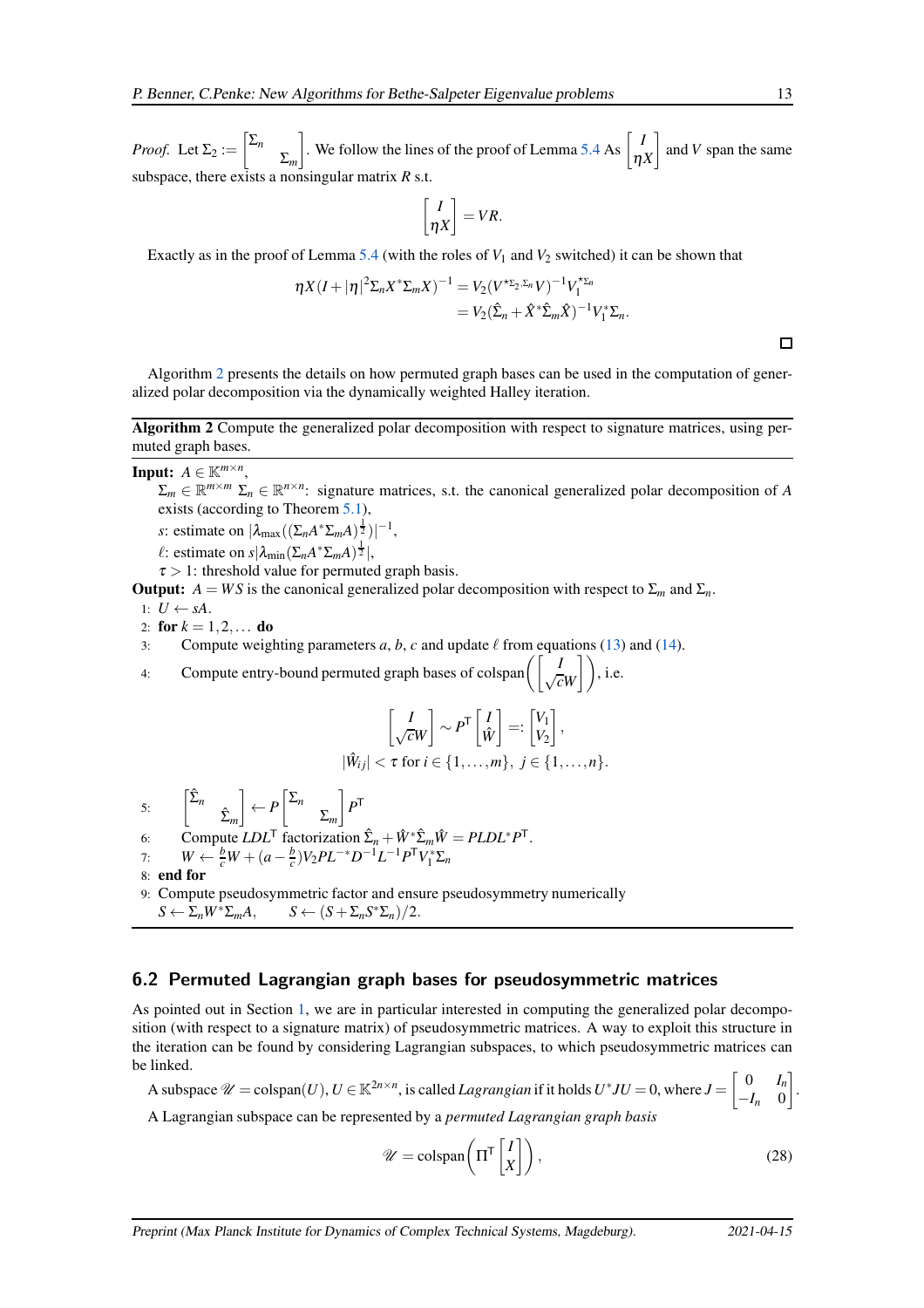where  $X = X^*$ .  $\Pi$  denotes a symplectic swap matrix [\[4\]](#page-19-5). A symplectic swap matrix is defined by a boolean vector  $v \in \{0,1\}^n$  and its complement  $\hat{v} \in \{0,1\}^n$ ,  $\hat{v}_i = 1 - v_i$ . The corresponding symplectic swap matrix is defined as

<span id="page-13-2"></span>
$$
\Pi_{\nu} = \begin{bmatrix} \text{diag}(\nu) & \text{diag}(\hat{\nu}) \\ -\text{diag}(\hat{\nu}) & \text{diag}(\nu) \end{bmatrix} . \tag{29}
$$

It is shown in [\[39\]](#page-21-16) that each Lagrangian subspace admits a representation [\(28\)](#page-12-1), where *X* has no entries with modulus larger than  $\sqrt{2}$ .

As for general subspaces, there exist heuristics for computing a basis, such that the entries of *X* are bounded, within a reasonable amount of time. In this case  $|x_{i,j}| < \tau$ , where  $\tau > \sqrt{2}$  is a given threshold value.

A Lagrangian subspace could of course be treated as a general subspace and admits a representation [\(27\)](#page-11-1), with even smaller entries than in [\(28\)](#page-12-1). However, the structural property, i.e. the subspace being Lagrangian, is not encoded anymore in this representation. It is encoded in the symmetry of *X*, which can easily be enforced and preserved in the course of computations. This has numerical benefits, which typically outweigh the slightly larger entries in *X*.

<span id="page-13-0"></span>The following lemma draws a connection between self-adjoint matrices and Lagrangian subspaces.

**Lemma 6.2.** Let  $M \in \mathbb{K}^{n \times n}$ ,  $M = M^*$  be a nonsingular matrix. Let  $X \in \mathbb{K}^{n \times n}$  be self-adjoint with respect *to the inner product induced by M. Then*  $\begin{bmatrix} M \\ v \end{bmatrix}$ *X spans a Lagrangian subspace.*

The following lemma is a variant of Lemma [5.4](#page-9-3) applied to square matrices, where the positions of the two matrix blocks are switched. The goal is to get to a formulation, in which the subspace given in Lemma [6.2](#page-13-0) appears.

<span id="page-13-1"></span>**Lemma 6.3.** Let 
$$
M, N \in \mathbb{K}^{n \times n}
$$
 be nonsingular,  $N$  be  $M$ -orthogonal, i.e.  $N^{\star} \triangle N = I$ .  $M_2 := \begin{bmatrix} M \\ M \end{bmatrix}$ ,  $X \in \mathbb{K}^{n \times n}$ . Let  $\begin{bmatrix} N \\ \eta X \end{bmatrix} = VR$  with  $V = \begin{bmatrix} V_1 \\ V_2 \end{bmatrix} \in \mathbb{K}^{2n \times n}$ ,  $R \in \mathbb{K}^{n \times n}$  nonsingular be a decomposition. Then

$$
\eta X(I+|\eta|^2 X^{*M} X)^{-1} = V_2(V^{*M_2,M}V)^{-1} V_1^{*M} N.
$$

*Proof.* We observe

$$
\begin{bmatrix} N \\ \eta X \end{bmatrix}^{\star M_2, M} \begin{bmatrix} N \\ \eta X \end{bmatrix} = N^{\star M} N + |\eta|^2 X^{\star M} X = I + |\eta|^2 X^{\star M} X.
$$

Following the proof of Lemma [5.4,](#page-9-3) we get

$$
\eta X(I+|\eta|^2 X^{\star M} X)^{-1} = V_2(V^{\star M_2,M} V)^{-1} (R^{-1})^{\star M} = V_2(V^{\star M_2,M} V)^{-1} V_1^{\star M} N.
$$

In the last step we used  $R^{-1} = N^{-1}V_1 = N^{*M}V_1$ .

Let us go back to the specific case of an inner product induced by a signature matrix, i.e.  $M := \Sigma$ . In this case, Lemma [6.2](#page-13-0) and Lemma [6.3](#page-13-1) come together.  $\Sigma$  is symmetric, so Lemma 6.2 holds. So does Lemma 6.3 by setting  $N := \Sigma$ . The subspace in question can be represented by permuted Lagrangian graph bases. The situation is summarized in the following lemma.

**Lemma 6.4.** *Let*  $\Sigma \in \mathbb{R}^{n \times n}$  *be a signature matrix.*  $\Sigma_2 := \left[ \sum_{i=1}^{n} \frac{1}{i} \right]$ Σ *, X* <sup>∈</sup> <sup>K</sup>*n*×*<sup>n</sup> be self-adjoint with respect to the inner product induced by*  $\Sigma$ ,  $\eta \in \mathbb{K}$ *. Let* 

$$
\begin{bmatrix} \Sigma \\ \eta X \end{bmatrix} \sim \Pi^{\mathsf{T}} \begin{bmatrix} I \\ \hat{X} \end{bmatrix} =: V = \begin{bmatrix} V_1 \\ V_2 \end{bmatrix}
$$

*be a permuted Lagrangian graph basis, i.e.* Π *is a symplectic swap matrix and X*ˆ = *X*ˆ <sup>∗</sup> *. Then*

$$
\eta X(I+|\eta|^2 \Sigma X^* \Sigma X)^{-1} = V_2(\Sigma + \hat{X} \Sigma \hat{X})^{-1} V_1^*.
$$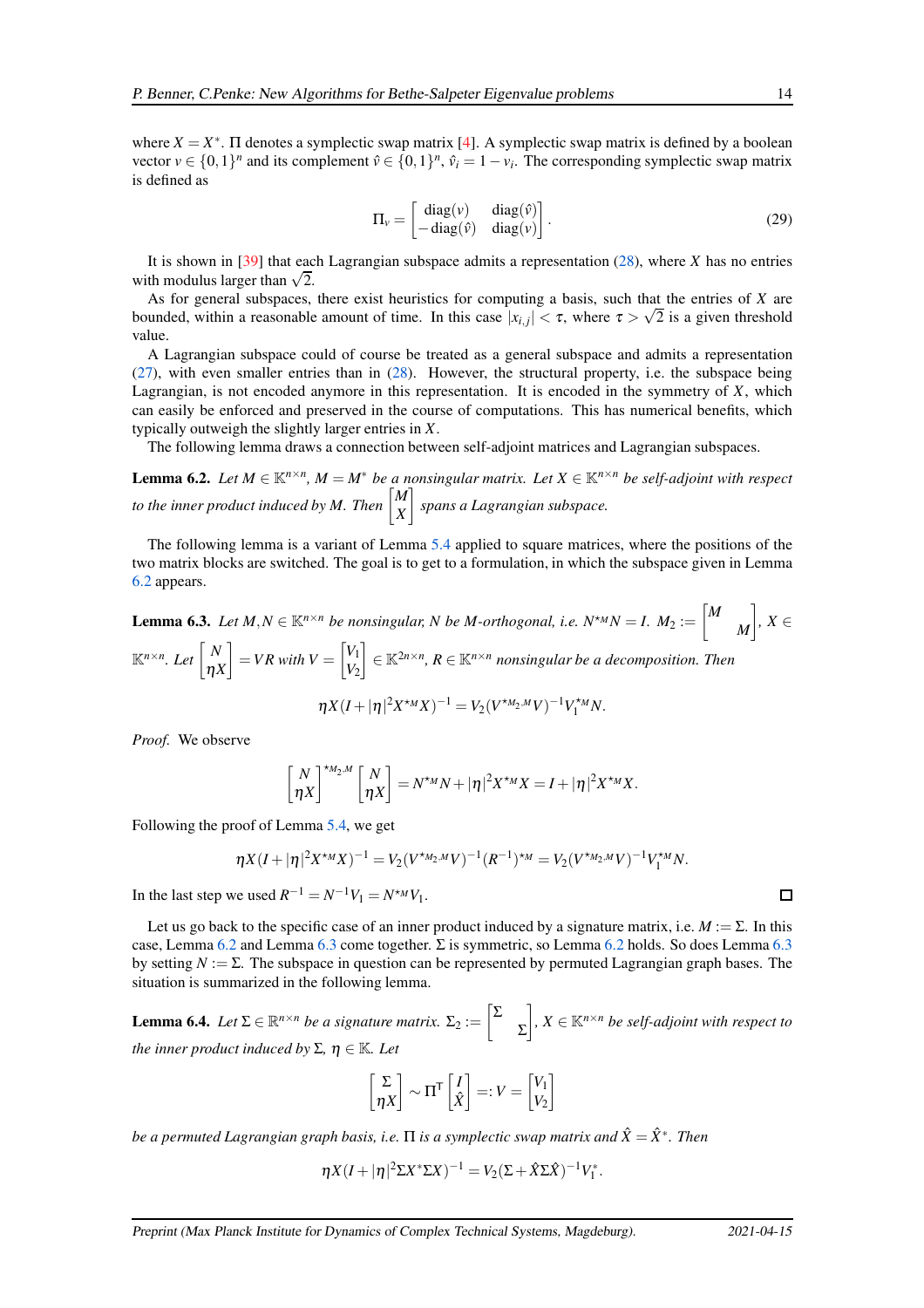*Proof.* Note that

$$
V^{\star_{\Sigma_2,\Sigma}}V = \Sigma \begin{bmatrix} I_{2n} & \hat{X}^{\top} \end{bmatrix} \Pi \Sigma_2 \Pi^{\top} \begin{bmatrix} I_{2n} \\ \hat{X} \end{bmatrix} = I_{2n} + \Sigma \hat{X}^{\star} \Sigma \hat{X} = I_{2n} + \Sigma \hat{X} \Sigma \hat{X}.
$$

We have used  $\Pi \Sigma_2 \Pi^{\mathsf{T}} = \Sigma_2$ , which holds because  $\Pi = \begin{bmatrix} V & \hat{V} \\ \hat{V} & V \end{bmatrix}$ <sup>−</sup>*V V* <sup>ˆ</sup> is a symplectic swap matrix as given in [\(29\)](#page-13-2):

$$
\Pi\Sigma_2\Pi^{\mathsf{T}} = \begin{bmatrix} V & \hat{V} \\ -\hat{V} & V \end{bmatrix} \begin{bmatrix} \Sigma & \\ & \Sigma \end{bmatrix} \begin{bmatrix} V & \hat{V} \\ -\hat{V} & V \end{bmatrix}^{\mathsf{T}} = \begin{bmatrix} V\Sigma V + \hat{V}\Sigma \hat{V} & -V\Sigma \hat{V} + \hat{V}\Sigma V \\ \hat{V}\Sigma V - V\Sigma \hat{V} & \hat{V}\Sigma \hat{V} + V\Sigma V \end{bmatrix} = \Sigma_2.
$$

 $V\Sigma V + \hat{V}\Sigma \hat{V} = \Sigma$  and  $-V\Sigma \hat{V} + \hat{V}\Sigma V = 0$  hold because *V* and  $\hat{V}$  pick up complementing rows and columns of Σ. Now applying Lemma [6.3](#page-13-1) gives

$$
\eta X (I+|\eta|^2 X^{* \Sigma} X)^{-1} = V_2 (\Sigma + \hat{X}^* \Sigma \hat{X})^{-1} V_1^*.
$$

Algorithm [3](#page-14-0) is a variant of Algorithm [2](#page-12-0) using permuted Lagrangian graph bases. It computes the generalized polar decomposition of a pseudosymmetric matrix with respect to its defining signature matrix.

<span id="page-14-0"></span>Algorithm 3 Compute the generalized polar decomposition of a pseudosymmetric matrix with respect to a signature matrix, using permuted Lagrangian graph bases.

**Input:** Signature matrix  $\Sigma \in \mathbb{K}^{n \times n}$ ,  $A = \Sigma A^* \Sigma \in \mathbb{K}^{n \times n}$ , s.t. *A* has no purely imaginary eigenvalues,

*s*: estimate on  $|\lambda_{\text{max}}((\Sigma A^* \Sigma A)^{\frac{1}{2}})|^{-1}$ ,

 $\ell$ : estimate on the norm of the smallest eigenvalue of  $s(\Sigma A^* \Sigma A)^{\frac{1}{2}}$ ,

 $\tau > \sqrt{2}$ : threshold value for permuted Lagrangian graph bases.

**Output:**  $A = WS$  is the generalized polar decomposition with respect to  $\Sigma$ .

- 1:  $W \leftarrow A / ||A||_2.$
- 2: for  $k = 1, 2, ...$  do

3: Compute weighting parameters  $a, b, c$  and update  $\ell$  from equations [\(13\)](#page-7-0) and [\(14\)](#page-7-5).

4: Compute entry-bound permuted Lagrangian graph bases of colspan $\left(\begin{bmatrix} \Sigma \\ \sqrt{c}W \end{bmatrix}\right)$ , i.e.

$$
\begin{bmatrix} \Sigma \\ \sqrt{c}W \end{bmatrix} \sim \Pi^{\mathsf{T}} \begin{bmatrix} I \\ \hat{W} \end{bmatrix} =: \begin{bmatrix} V_1 \\ V_2 \end{bmatrix}, \quad |\hat{W}_{ij}| < \tau \text{ for } i, j \in \{1, \ldots, n\}.
$$

5: Compute  $LDL^{\mathsf{T}}$  factorization  $\Sigma + \hat{W}^* \Sigma \hat{W} = PLDL^*P^{\mathsf{T}}$ .

- 6:  $W \leftarrow \frac{b}{c}W + (a \frac{b}{c})V_2PL^{-*}D^{-1}L^{-1}P^{\mathsf{T}}V_1^*$
- 7: end for
- 8: Compute pseudosymmetric factor and ensure pseudosymmetry numerically
- $S \leftarrow \Sigma W^* \Sigma A, \qquad S \leftarrow (S + \Sigma S^* \Sigma) / 2.$

In the update step (Step [7](#page-12-0) in Algorithm [2](#page-12-0) and Step [6](#page-14-0) in Algorithm [3\)](#page-14-0), the structure of  $V_1$  and  $V_2$  should be taken into account for an efficient implementation. The rows of the identity matrix are distributed in  $V_1$ and  $V_2$  according to the permutation *P* or the symplectic swap  $\Pi$ . The remaining columns are given by  $\hat{W}$ .

If this is taken care of, the matrix representing the subspace  $V = \Pi^{\mathsf{T}} \begin{bmatrix} I \\ I \end{bmatrix}$  $\hat{U}$ never has to actually be formed.

We can directly work on the matrices *W* and *W*ˆ .

However, we may need to form a  $n \times 2n$  matrix if a good starting guess for the permutation in the computation of the permuted graph basis is desired. For this task, a heuristic is proposed in [\[39\]](#page-21-16) that includes a modified version of the QR factorization with column pivoting of an  $n \times 2n$  matrix.

 $\Box$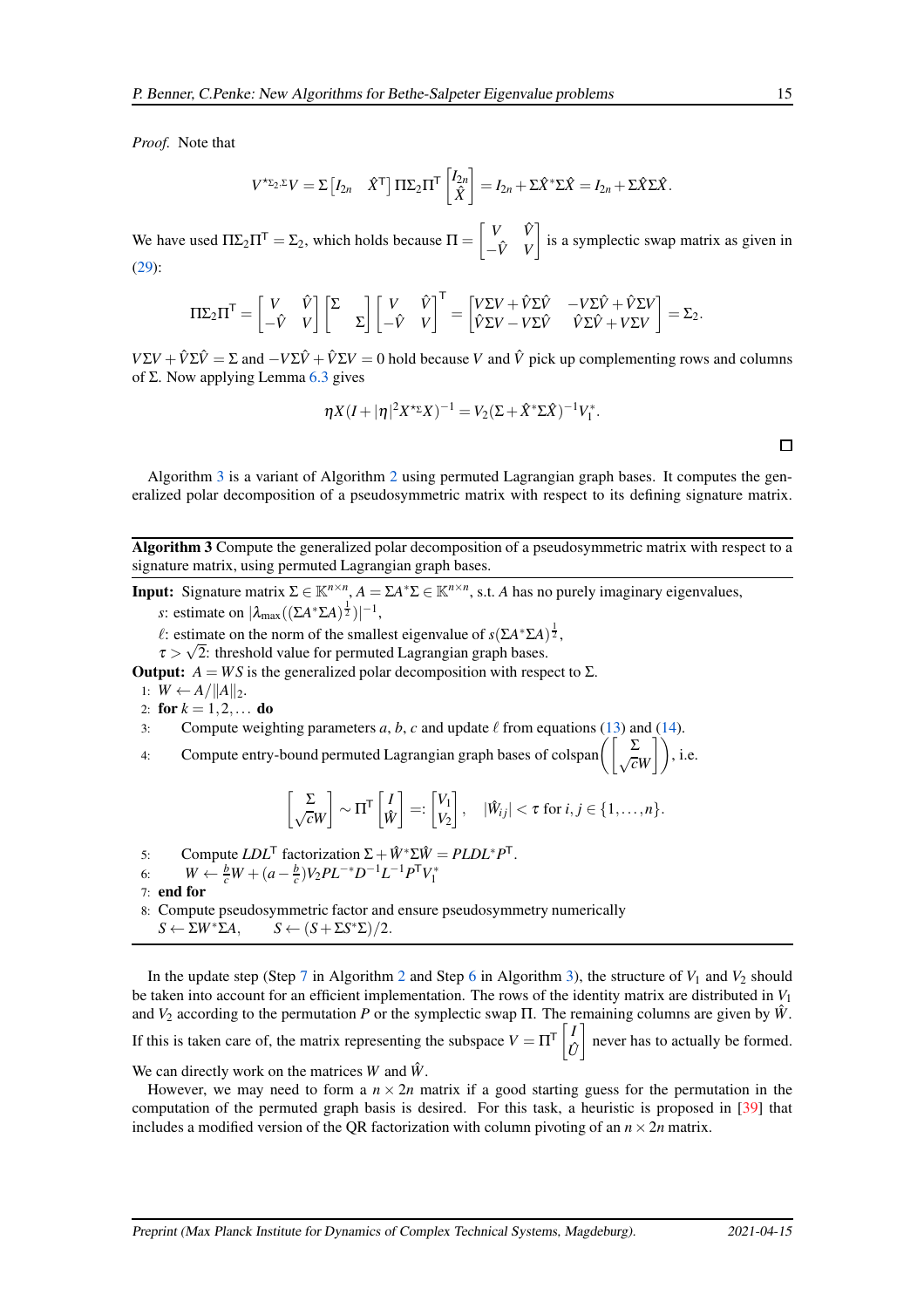## <span id="page-15-0"></span>7 Numerical results

In this paper, we have developed several variants of the ΣDWH iteration to compute the canonical generalized polar decomposition of a matrix with respect to signature matrices.

In general, the existence of the decomposition is not guaranteed, which is why we first examine pseudosymmetric matrices with respect to Σ. For these matrices, the generalized polar decomposition exists if and only if *A* has no purely imaginary eigenvalues (note that this is also required for  $sign(A)$  to exist). For randomly generated matrices this is typically the case, which is why we observe convergence most times. Pseudosymmetric matrices represent an important class of matrices regarding the application potential of the developed methods, as pointed out in Section [1.](#page-0-1) For other matrices, which are not pseudosymmetric but yield a generalized polar decomposition with respect to Σ, similar results were observed in further tests. All experiments were performed in MATLAB R2017a.

In light of the asymptotic cubic convergence of the iteration (see  $[27, \text{Sec. } 4.9.2]$ ) we use the stopping criterion

<span id="page-15-1"></span>
$$
||X_{k+1} - X_k||_F \le (5\varepsilon)^{\frac{1}{3}},\tag{30}
$$

where  $\varepsilon$  is the machine precision.

We take the same values for *s* and  $\ell$  as in the QDWH algorithm [\[40\]](#page-21-2), which are given in [\(23\)](#page-9-4). As explained there, this makes sense for definite pseudosymmmetric matrices. The resulting convergence behavior is the same as in the standard setting. Further investigation of the convergence behavior is needed to devise sensible values for  $s$  and  $\ell$  in the general case. Here the iteration may act on complex values. This consideration goes beyond the scope of this paper. We use the same values as in the definite case even when they are not completely justified.

We first compare the algorithms in terms of their achieved residual for badly conditioned matrices. We consider square matrices and their generalized polar decomposition for a given signature matrix  $\Sigma$ :=

 $\sqrt{ }$ *In* −*I<sup>n</sup>*  $\left[ (M = N = \Sigma \text{ in Definition 2.1}). \right]$ 

**Example 1** A real pseudosymmetric matrix with a condition number  $\kappa = 10^k$  is generated as A :=  $\Sigma ODO^{T}$ . *Q* is a random orthogonal matrix (orth(rand(2\*n))), and *D* is a diagonal matrix containing equally distributed values between 1 and  $10^k$ , with alternating signs. A polar decomposition  $A \approx WS$  is computed and the resulting residual  $\frac{WS-A}{F}$ *A* $\frac{F}{A}$ **F** for matrices of size 200 × 200 (*n* = 100) is given in Figure [1.](#page-16-0) The residuals were averaged over 10 runs with different randomly generated matrices.

We see that a naive implementation of the Σ*DWH* iteration [\(24\)](#page-10-1) leads to a highly unstable method. The accuracy improves as the iteration is rewritten to employ the  $LDL<sup>T</sup>$  decomposition (see [\(25\)](#page-10-2)). This can be interpreted as exploiting structure that is hidden and ignored in the original formulation. Again the accuracy deteriorates as the matrix becomes ill-conditioned. Surprisingly, for matrices with a condition number higher than  $10^{11}$ , this trend is reversed and the method performs quite well for extremely ill-conditioned matrices. A possible explanation is that MATLAB function ldl estimates the condition number of the input and acts differently, in our case preferably, for ill-conditioned matrices. The *LDL*<sup>T</sup>-based iteration can be read as an iteration based on the indefinite QR decomposition (see Theorem [3.5](#page-5-2) and iteration [\(26\)](#page-11-2)), that has been computed via the pivoted *LDL*<sup>T</sup> decomposition. For computing a hyperbolic QR decomposition directly, using a column elimination approach, we used available MATLAB code [\[30\]](#page-21-17), based on the works [\[1,](#page-19-6) [21,](#page-20-15) [25\]](#page-20-16). In our setting, this does not perform well. For well-conditioned matrices, this approach delivers the worst accuracy. For ill-conditioned matrices it yields better results than the naive implementation, but is still highly dependent on the condition number. The two remaining methods use the indefinite QR decomposition via a double *LDL*<sup>T</sup> decomposition (LDLIQR2) and permuted Lagrangian graph bases (PLG). These give high accuracy, which is independent of the condition number. For well-conditioned matrices, *LDLIQR*2 does not seem to be preferable, as it yields a higher residual than even the naive implementation. However, the residual stays at a consistently low order of magnitude as the condition number increases. Using PLGs consistently delivers the best results regarding accuracy, in the well-conditioned as well as in the ill-conditioned setting.

The disadvantage of the PLG approach is that it relies on very recently developed, fine-grained algorithms. Therefore, no optimized implementations are available yet and the runtimes resulting from a prototype MATLAB implementation are very high. Formulating the computation of PLGs in a way that exploits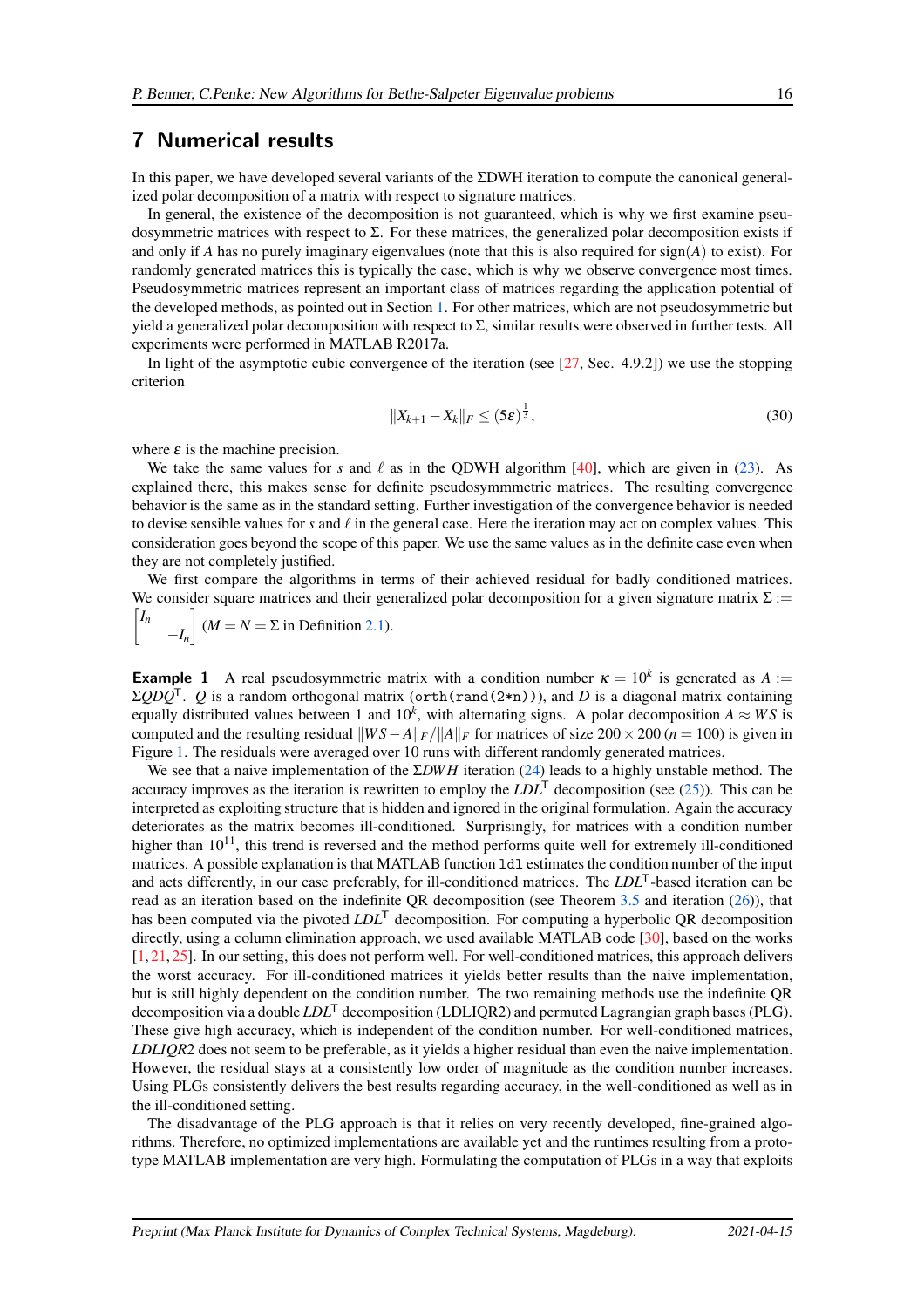<span id="page-16-0"></span>

Figure 1: Residuals for different iterations for computing the generalized polar decomposition of pseudosymmetric matrices  $A \in \mathbb{R}^{200 \times 200}$  with a certain condition number. "Backslash" refers to the naive implementation, "LDL" refers to iteration [\(25\)](#page-10-2), "Hyperbolic QR" and "LDLIQR2" refer to the variants of iteration [26.](#page-11-2) "PLG" refers to the variant using permuted Lagrangian graph bases described in Algorithm [3.](#page-14-0)

current computer architectures is a challenge not yet addressed. This method would need to be block-based in order to exploit the memory hierarchy, be parallelizable and avoid communication. The LDLIQR2 approach on the other side is easily implemented and only relies on the *LDL*<sup>T</sup> factorization for which highly optimized implementations are available. However, both approaches rely on pivoting strategies, implying a considerable cost for communication if they are to be deployed in a massively parallel setup.

In a practical implementation, a combination of the *LDL*<sup>T</sup>, LDLIQR2 and PLG approach should be considered, as it is possible for each iteration step to be performed by a different method. For badly conditioned matrices, the first steps could be performed via PLG. As soon as the condition number of the iterate has improved, another method could be employed, which shows better performance.

We now compare the developed algorithms with other available methods, in particular concerning convergence properties. A standard approach for computing (generalized) polar decompositions is the scaled Newton iteration (see e.g. [\[27\]](#page-21-0)). For a given signature matrix  $\Sigma$ , it is given as

<span id="page-16-1"></span>
$$
X_{k+1} = \frac{1}{2} (\mu_k X_k + \mu_k^{-1} \Sigma X_k^{-*} \Sigma), \qquad X_0 = A.
$$
 (31)

It is called the Newton iteration as it represents the Newton method for solving  $A^{\star}A = I$ . See also [\[26\]](#page-20-7) for details. For the DWH iteration, we have shown in Corollary [5.2](#page-8-5) that the iteration acts as a matrix sign function iteration on the self-adjoint factor of the decomposition. This observation also holds for the Newton iteration. Let  $X_k = WS_k$  be a generalized polar decomposition of the iterate, then [\(31\)](#page-16-1) is equivalent to

$$
X_{k+1} = W\left(\frac{1}{2}(\mu_k S_k + \mu_k^{-1} S_k^{-1})\right), \qquad X_0 = A.
$$

The part in large parentheses is the Newton iteration for the matrix sign function acting on  $S_k$ . In the standard setting, the self-adjoint factor is Hermitian and its eigenvalues are real. This is exploited to devise scaled iterations which drive these values closer to one and therefore accelerate convergence (see [\[19,](#page-20-17) [27,](#page-21-0) [40\]](#page-21-2)). For the generalized polar decomposition, the values are not necessarily real. In this case, we can fall back on scaling strategies for the matrix sign function which show good convergence properties in practice. In particular, we consider determinantal scaling [\[18\]](#page-20-18), where

$$
\mu_k := |\det S_k|^{-\frac{1}{n}} = |\det X_k|^{-\frac{1}{n}}.
$$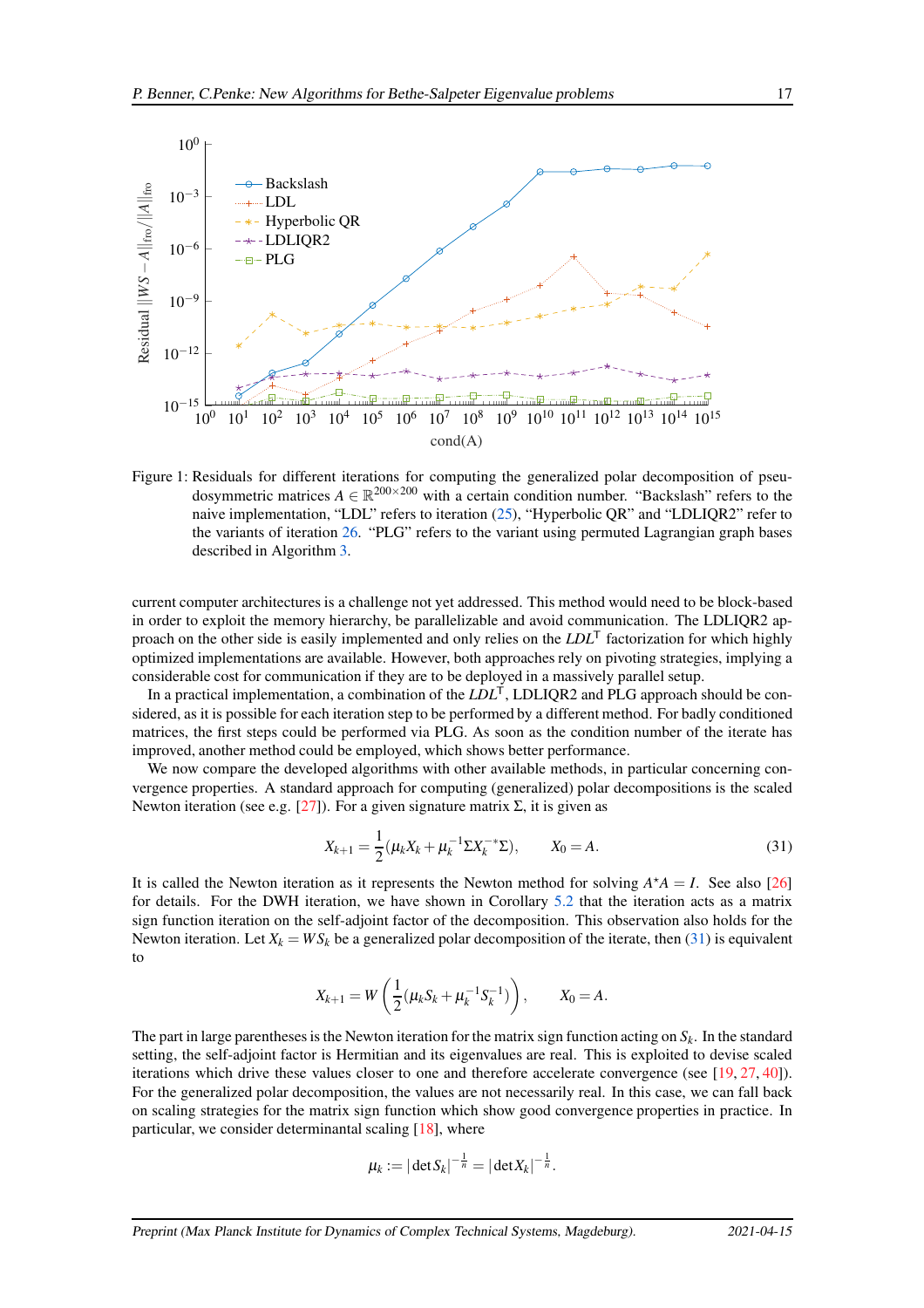The computation via the iterate  $X_k$  becomes possible because signature matrices and automorphisms with respect to them have a determinant of  $\pm 1$ . Its computation is cheap as it can be computed from the diagonal values of the LU factorization, which is used to compute  $X_k^{-*}$ . For the next numerical example, we generate matrices for which the generalized polar decomposition with respect to  $\Sigma$  is guaranteed to exist, but where the eigenvalues of the self-adjoint factor are all complex.

**Example 2** For the generalized polar decomposition  $A = WS$ , we prescribe the self-adjoint factor *S* with a condition number  $\kappa = 10^k$ . The absolute values  $r_j$  of the eigenvalues  $\lambda_j = r_j \exp(i\phi_j)$  of *H* are uniformly distributed between  $10^{-\lfloor k/2 \rfloor}$  and  $10^{\lceil k/2 \rceil}$ .  $\phi_j$  is uniformly distributed between  $-\pi/2$  and  $\pi/2$ , i.e. all eigenvalues lie in the right half plane. *S* is generated using two random orthogonal matrices  $Q_1, Q_2 \in \mathbb{R}^{n \times n}$ ,  $\begin{bmatrix} Q_1 & 0 \end{bmatrix}$ 1

$$
Q=\begin{bmatrix}Q_1 & 0 \\ 0 & Q_2\end{bmatrix},
$$

$$
S := Q^{T} \begin{bmatrix} Re(\lambda_{1}) & -Im(\lambda_{1}) & & & \\ & \ddots & & \ddots & \ddots \\ Im(\lambda_{1}) & & & Re(\lambda_{n}) & & \\ & \ddots & & & & \ddots \\ & & & Im(\lambda_{n}) & & & \\ & & & & & Re(\lambda_{n}) \end{bmatrix} Q.
$$

The polar factor *W* is prescribed as

$$
W := \begin{bmatrix} Q_3 & & \\ & Q_4 \end{bmatrix} \begin{bmatrix} C_W & S_W \\ S_W & C_W \end{bmatrix}
$$

Q<sub>3</sub> and Q<sub>4</sub> are random orthogonal matrices. The matrix  $\begin{bmatrix} C_W & S_W \\ S_W & C_W \end{bmatrix}$ *S<sup>W</sup> C<sup>W</sup>* describes a series of hyperbolic Givens rotations, i.e.

$$
C_W = \text{diag}(\cosh \omega_1, \ldots, \cosh \omega_{2n}), \quad S_W = \text{diag}(\sinh \omega_1, \ldots, \sinh \omega_{2n}),
$$

where  $\omega_1, \ldots, \omega_{2n}$  are uniformly distributed angles between 0 and  $\frac{1}{4}\pi$ . Averaged results for 20 matrices of size  $200 \times 200$  ( $n = 100$ ) are given in Table [1.](#page-18-1)

For the Newton iteration we use the stopping criterion given in [\[27\]](#page-21-0), Chapter 8:

$$
||X_{k+1} - X_k||_F \leqq (2\varepsilon)^{\frac{1}{2}},
$$
\n(32)

.

where  $\varepsilon$  denotes the machine precision.

For the Σ*DWH* iteration, we employ permuted graph bases (Algorithm [2\)](#page-12-0), available in the pgdoubling package associated with [\[39\]](#page-21-16). It is compared to the Newton iteration with determinantal scaling (DN) and the Newton iteration with sub-optimal scaling [\[19\]](#page-20-17) (SON). We generate 20 different random matrices and report the average number of iterations and the resulting residual  $||A-\tilde{W}\tilde{S}||_F/||A||_F$ , where  $\tilde{W}$  and  $\tilde{S}$  are the computed polar factors. We influence the condition number of *A* indirectly via  $\kappa = \text{cond}(S)$ . It is about twice as high as  $\kappa$  because of the used hyperbolic Givens rotations.

In the standard setting, DWH and SON converge in 6 [\[40\]](#page-21-2), respectively 9 [\[19\]](#page-20-17), steps. Here, the iterations act as scalar iterations on the eigenvalues of the self-adjoint factor, who happen to be real in the standard case, but not in the indefinite setting. Still we can observe that they converge significantly faster than the Newton iteration with determinantal scaling, in particular for ill-conditioned matrices. ΣDWH generally seems to need about 2/3 as many iteration steps as SON. Whether the cost per iteration is comparable, depends on the chosen implementation method for the DWH iteration. The simplest method is based on one *LDL*<sup>T</sup> decomposition [\(25\)](#page-10-2) and the main cost is a symmetric matrix inversion, just as in the Newton variants. If higher stability is needed in the case of badly conditioned matrices, it can be obtained at the expense of a higher costs per iteration. This can be done by employing the LDLIQR2 iteration or by improving the corresponding subspace via Lagrangian graph bases (Algorithm [2\)](#page-12-0).

ΣDWH displays the lowest backward error for the Σ-orthogonal factor W, which deteriorates for all methods as matrices become ill-conditioned. All methods yield a factor *W* that shows a good Σ-orthogonality.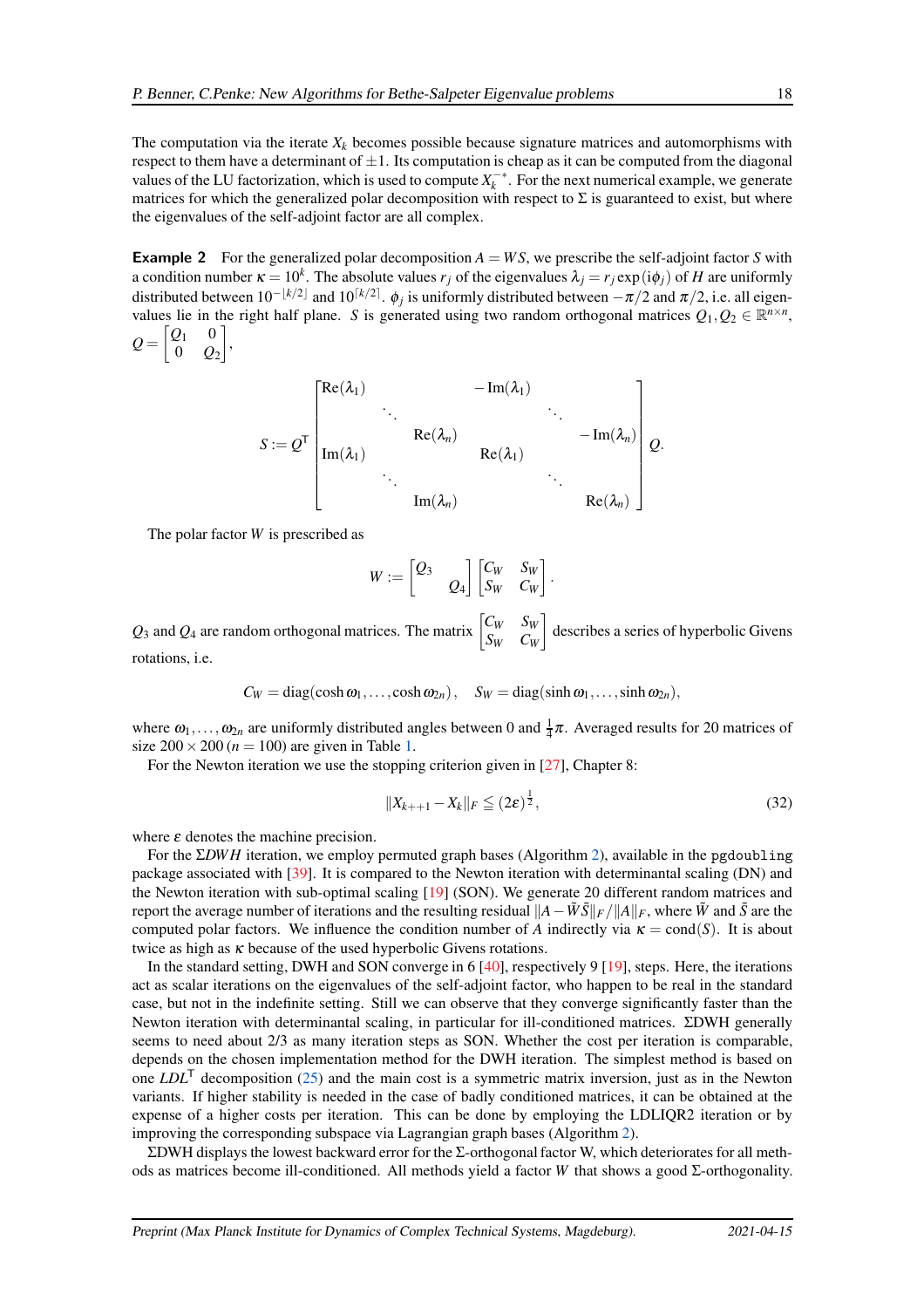|                                          | $\kappa$    | 10         | $10^{5}$    | $10^{10}$  | $10^{15}$          |
|------------------------------------------|-------------|------------|-------------|------------|--------------------|
|                                          | cond(A)     | $2.15e+01$ | $1.98e+0.5$ | $1.98e+10$ | $2.02e+15$         |
| # iterations                             | <b>ΣDWH</b> | 8.70       | 9.70        | 10.65      | 10.60              |
|                                          | DN          | 12.30      | 20.00       | 32.95      | 44.13 <sup>1</sup> |
|                                          | <b>SON</b>  | 14.05      | 15.45       | 16.45      | 16.74 <sup>2</sup> |
| residual                                 | <b>ΣDWH</b> | 5.06e-15   | 7.68e-15    | 9.88e-15   | $3.00e-15$         |
|                                          | DN          | 2.98e-15   | 2.98e-15    | $2.93e-15$ | 2.96e-15           |
|                                          | <b>SON</b>  | $3.00e-15$ | 2.98e-15    | $2.96e-15$ | 2.89e-15           |
| rel. error $W$                           | <b>ΣDWH</b> | 1.35e-14   | 9.45e-12    | 5.35e-08   | 8.01e-03           |
|                                          | DN          | 1.18e-14   | $3.96e-11$  | 1.53e-06   | 7.83e-02           |
|                                          | <b>SON</b>  | $1.32e-14$ | $3.12e-11$  | $2.24e-07$ | $5.22e-03$         |
| rel. error $S$                           | <b>ΣDWH</b> | 1.05e-14   | $2.76e-14$  | $3.51e-14$ | $4.51e-14$         |
|                                          | DN          | 9.98e-15   | $9.00e-12$  | 8.52e-07   | $6.65e-02$         |
|                                          | <b>SON</b>  | $1.43e-14$ | $2.42e-14$  | $2.33e-14$ | 2.83e-14           |
| $\ \Sigma W^\mathsf{T} \Sigma W - I\ _F$ | <b>ΣDWH</b> | 1.16e-15   | $1.23e-15$  | $1.07e-15$ | $1.25e-15$         |
|                                          | DN          | $3.19e-15$ | $3.19e-15$  | $3.13e-15$ | $3.12e-15$         |
|                                          | <b>SON</b>  | 3.21e-15   | $3.18e-15$  | $3.16e-15$ | $3.09e-15$         |

<span id="page-18-1"></span>Table 1: Convergence behavior for different methods computing the generalized polar decomposition with respect to  $\Sigma$  of a 200  $\times$  200 matrix (Example 2).

 $1\,$  5 out of 20 runs did not converge.  $2\,$  1 out of 20 runs did not converge.

SON and ΣDWH both do a much better job than DN at recovering the self-adjoint factor *S* with backward errors of order  $10^{-14}$  instead of  $10^{-2}$ . DN and SON sometimes fail to converge for badly conditioned matrices.

We see that ΣDWH can compete with standard methods, even if no definite pseudosymmetric structure is given. Note that ΣDWH is the only one of the three methods that can directly be applied to non-square matrices, in order to compute the canonical generalized polar decomposition.

The results of Example 2 should be seen as preliminary, as the scaling factors and the stopping criterion [\(30\)](#page-15-1) are not completely justified in the non-definite case. They do, however, motivate further research to devise iterations based on rational functions acting on complex values.

**Example 3** We generate pseudosymmetric matrices as in Example 1, but additionally ensure the definiteness of Σ*A* by choosing only positive values for *D*. We compare the same methods as in Example 2 with respect to convergence properties. 20 matrices were generated and averaged results are reported in Table [2.](#page-19-7)

As expected, we see the convergence of ΣDWH and of the Newton iteration with suboptimal scaling within 6, respectively 9, iterations.

## <span id="page-18-0"></span>8 Conclusions

In this paper, we have presented a generalization of the QDWH method to compute the canonical generalized polar decomposition of a matrix with respect to a signature matrix  $\Sigma$ . If  $\Sigma$  is chosen as the identity, the hyperbolic QR decomposition becomes the standard QR decomposition and can safely be computed with the column elimination approach. This yields the well-known QDWH iteration.

Several options were provided on how to realize the iterations. While the column elimination based hyperbolic QR decomposition forms the most natural generalization of QDWH, it does not yield the best results regarding stability. LDLIQR2 (Section [3.2\)](#page-6-4) or employing permuted (Lagrangian) graph bases (Algorithm [2](#page-12-0) and [3\)](#page-14-0) perform better in this regard.

Using these variants, a stability similar to Newton methods can be observed, but fewer iterations are needed. For the important class of definite pseudosymmetric matrices, the convergence behavior corresponds to the standard QDWH method. Convergence up to machine precision can be guaranteed in 6 steps for reasonably conditioned matrices.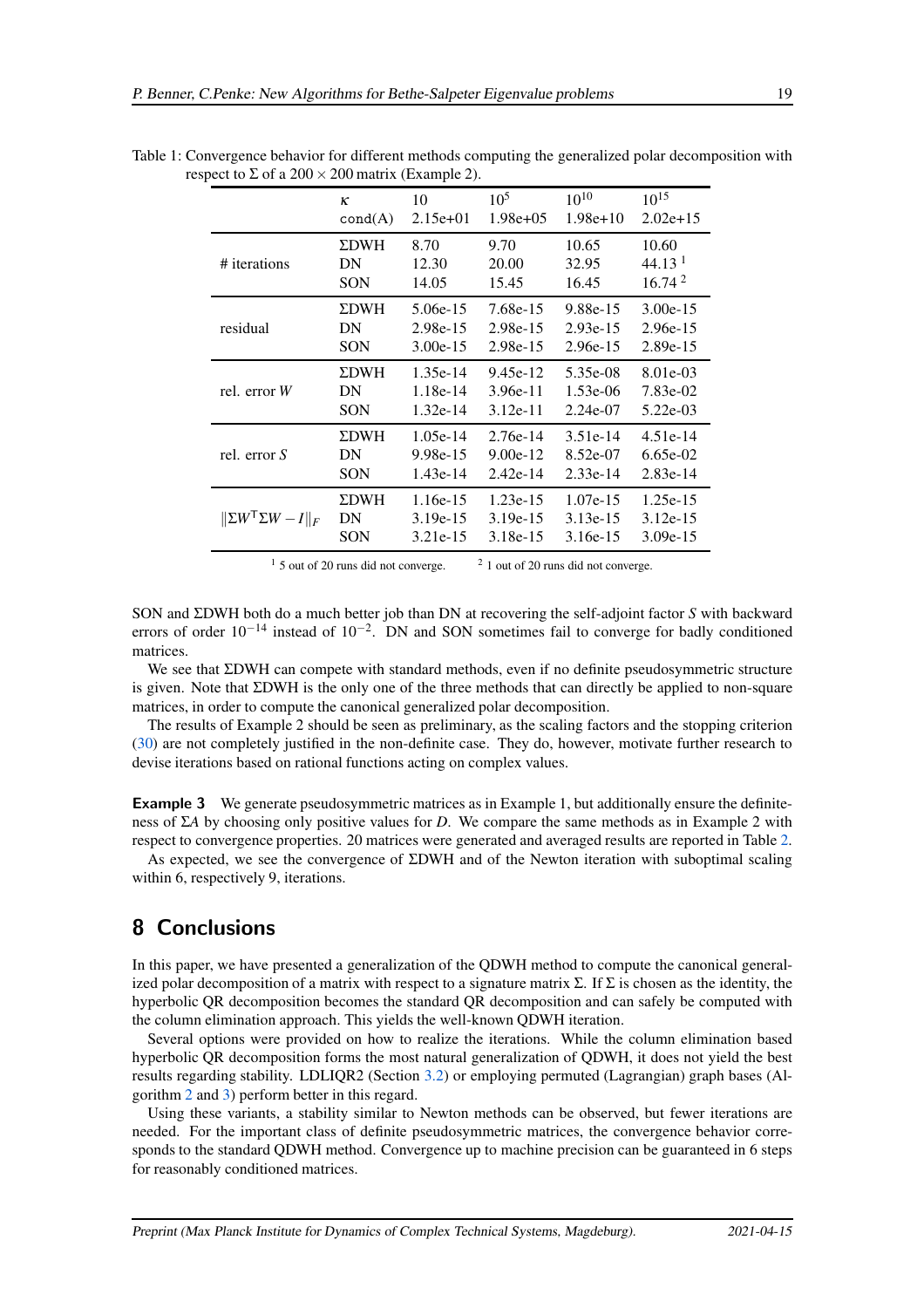|                                           | ĸ           | 10       | $10^{5}$   | $10^{10}$  | $10^{15}$  |
|-------------------------------------------|-------------|----------|------------|------------|------------|
| # iterations                              | <b>ΣDWH</b> | 4.00     | 5.00       | 6.00       | 6.00       |
|                                           | DN          | 6.00     | 15.10      | 30.50      | 44.50      |
|                                           | <b>SON</b>  | 6.00     | 7.00       | 8.00       | 9.00       |
| residual                                  | <b>ΣDWH</b> | 1.38e-15 | 4.47e-14   | 2.34e-14   | $2.85e-14$ |
|                                           | DN          | 8.11e-16 | 2.46e-14   | $5.30e-14$ | $1.05e-14$ |
|                                           | <b>SON</b>  | 8.14e-16 | $3.20e-14$ | $3.03e-14$ | $1.04e-14$ |
| $\ \Sigma W^{\mathsf{T}}\Sigma W - I\ _F$ | <b>ΣDWH</b> | 1.26e-15 | 1.95e-13   | $2.03e-13$ | $6.92e-14$ |
|                                           | DN          | 7.31e-16 | 6.87e-14   | 5.66e-14   | $3.13e-14$ |
|                                           | SON         | 7.16e-16 | $6.94e-14$ | 5.64e-14   | $3.09e-14$ |

<span id="page-19-7"></span>Table 2: Convergence behavior for different methods computing the generalized polar decomposition with respect to  $\Sigma$  of definite pseudosymmetric matrices of size  $200 \times 200$  (Example 3).

The theoretical results we gave, in particular Lemma [5.4,](#page-9-3) provide a greater flexibility in the algorithmic design for DWH-based iterations, which might be utilized further than the scope of this paper permits. Other methods for computing well-conditioned bases could also yield good results. Being more flexible in algorithmic design becomes increasingly important in view of modern computer architectures. In general these become more heterogeneous. They employ different levels of parallelism on various scales and have restrictions on available memory or use numerous accelerators and GPUs. Our framework provides the flexibility to find solutions, which could exploit the architecture at hand to its full potential.

Our main motivation came from computing the matrix sign function of large definite pseudosymmetric matrices. Here, the iteration acts as a rational function on what can be understood as generalized singular values. Hence, further developments using ideas from [\[41\]](#page-21-5) are possible. Using Zolotarev's functions as best-approximations to the sign function of higher degree, yields an iteration that converges in two steps. The individual steps take more work but are embarrassingly parallel and well-suited for large-scale high performance computations. In the field of computational quantum physics this is exactly what is needed making this research direction promising.

Computing the hyperbolic QR decomposition is useful in many applications, which could benefit from the analysis given in Section [3.](#page-3-0) In particular the LDLIQR2 method (Algorithm [1\)](#page-6-1) is a promising technique to tackle problems associated with the stability of the hyperbolic or indefinte QR decomposition.

## <span id="page-19-6"></span>References

- [1] E. Anderson. Discontinuous plane rotations and the symmetric eigenvalue problem. LAPACK Working Note 150, 2000. URL: <http://www.netlib.org/lapack/lawnspdf/lawn150.pdf>.
- <span id="page-19-2"></span>[2] C. Ashcraft, R. G. Grimes, and J. G. Lewis. Accurate symmetric indefinite linear equation solvers. *SIAM J. Matrix Anal. Appl.*, 20(2):513–561, 1999. [doi:10.1137/S0895479896296921](http://dx.doi.org/10.1137/S0895479896296921).
- <span id="page-19-0"></span>[3] Zhaojun Bai and James W. Demmel. Design of a parallel nonsymmetric eigenroutine toolbox, part i. Technical Report UCB/CSD-92-718, EECS Department, University of California, Berkeley, Feb 1993. URL: <http://www2.eecs.berkeley.edu/Pubs/TechRpts/1993/6014.html>.
- <span id="page-19-5"></span>[4] P. Benner. Symplectic balancing of Hamiltonian matrices. *SIAM J. Sci. Comput.*, 22(5):1885–1904, 2001. [doi:10.1137/S1064827500367993](http://dx.doi.org/10.1137/S1064827500367993).
- <span id="page-19-1"></span>[5] P. Benner, V. Khoromskaia, and B: N. Khoromskij. A reduced basis approach for calculation of the Bethe-Salpeter excitation energies using low-rank tensor factorizations. *Mol. Phys.*, 114(7–8):1148– 1161, 2016. [doi:10.1080/00268976.2016.1149241](http://dx.doi.org/10.1080/00268976.2016.1149241).
- <span id="page-19-4"></span>[6] P. Benner and C. Penke. Efficient and accurate algorithms for solving the Bethe-Salpeter eigenvalue problem for crystalline systems, 2020. [arXiv:1011.3077](http://arxiv.org/abs/1011.3077).
- <span id="page-19-3"></span>[7] P. Benner and C. Penke. GR decompositions and their relations to Cholesky-like factorizations. *Proc. Appl. Math. Mech.*, 20(1):e202000065, 2021. [doi:10.1002/pamm.202000065](http://dx.doi.org/10.1002/pamm.202000065).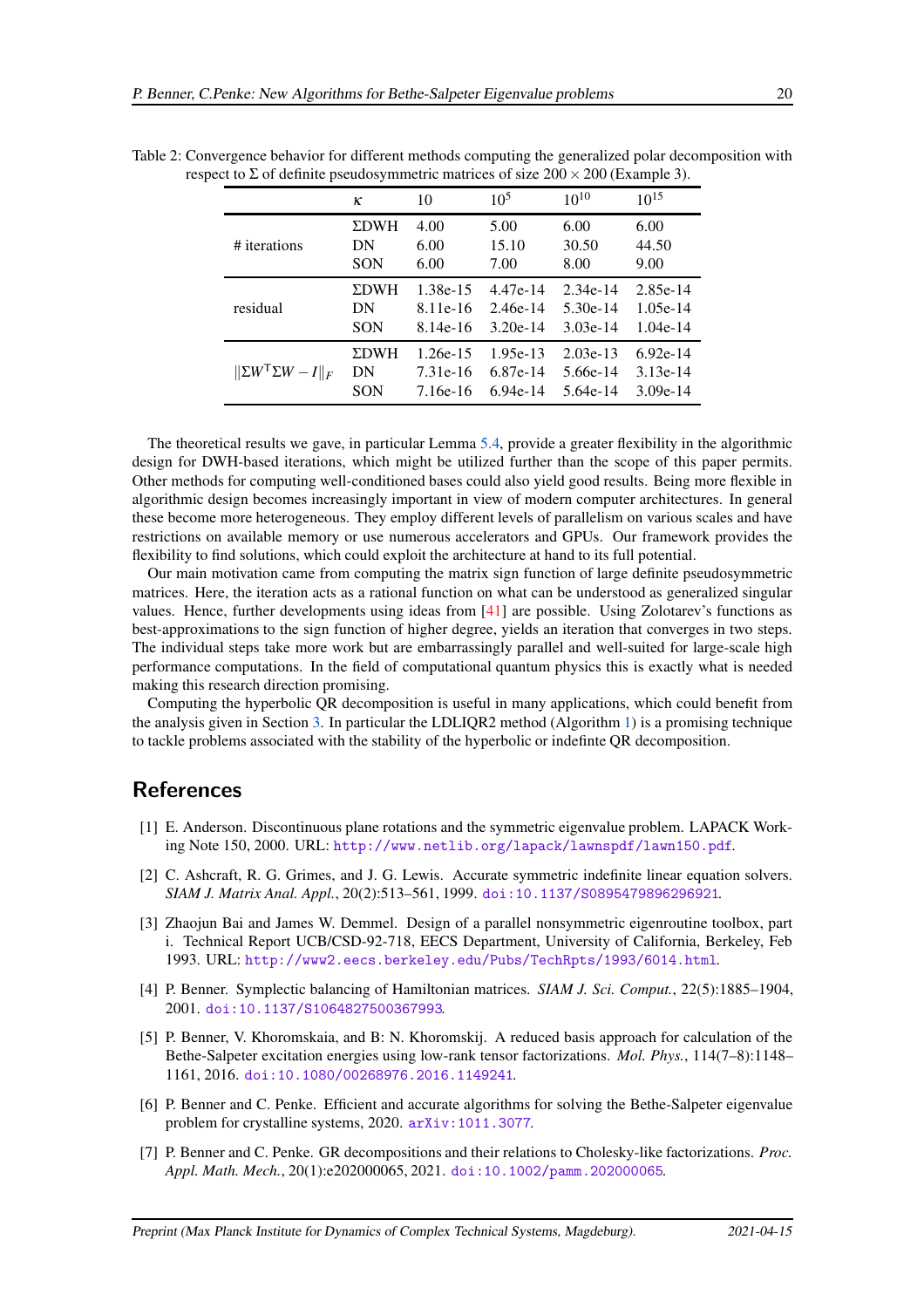- <span id="page-20-5"></span><span id="page-20-0"></span>[8] P. Benner and E. S. Quintana-Ortí. Solving stable generalized Lyapunov equations with the matrix sign function. *Numer. Algorithms*, 20(1):75–100, 1999. [doi:10.1023/A:1019191431273](http://dx.doi.org/10.1023/A:1019191431273).
- [9] X. Blase, I. Duchemin, D. Jacquemin, and P.-F. Loos. The Bethe-Salpeter equation formalism: From physics to chemistry. *J. Phys. Chem. Lett.*, 11(17):7371–7382, 2020. [doi:10.1021/acs.jpclett.0c01875](http://dx.doi.org/10.1021/acs.jpclett.0c01875).
- <span id="page-20-8"></span>[10] A. Bojanczyk, N. J. Higham, and H. Patel. Solving the indefinite least squares problem by hyperbolic QR factorization. *SIAM J. Matrix Anal. Appl.*, 24(4):914–931, 2003. [doi:10.1137/S0895479802401497](http://dx.doi.org/10.1137/S0895479802401497).
- <span id="page-20-1"></span>[11] Y. Bolshakov and B. Reichstein. Unitary equivalence in an indefinite scalar product: an analogue of singular-value decomposition. *Linear Algebra Appl.*, 222:155–226, 1995. [doi:10.1016/0024-3795\(93\)00295-B](http://dx.doi.org/10.1016/0024-3795(93)00295-B).
- <span id="page-20-2"></span>[12] Y. Bolshakov, C. V. M. van der Mee, A. C. M. Ran, B. Reichstein, and L. Rodman. Polar decompositions in finite-dimensional indefinite scalar product spaces: general theory. *Linear Algebra Appl.*, 261:91–141, 1997. [doi:10.1016/S0024-3795\(96\)00317-5](http://dx.doi.org/10.1016/S0024-3795(96)00317-5).
- <span id="page-20-3"></span>[13] I. Borg and P. J. F. Groenen. *Modern Multidimensional Scaling: Theory and Applications*. Springer-Verlag, Berlin Heidelberg, 2005. [doi:10.1007/0-387-28981-X](http://dx.doi.org/10.1007/0-387-28981-X).
- <span id="page-20-12"></span>[14] J. R. Bunch and L. Kaufman. Some stable methods for calculating inertia and solving symmetric linear systems. *Math. Comp.*, 31(137):163–179, 1977. [doi:10.1090/S0025-5718-1977-0428694-0](http://dx.doi.org/10.1090/S0025-5718-1977-0428694-0).
- <span id="page-20-13"></span><span id="page-20-11"></span>[15] J. R. Bunch, L. Kaufman, and B. Parlett. Decomposition of a symmetric matrix. *Numer. Math.*, 27:95–109, 1976. [doi:10.1007/BF01399088](http://dx.doi.org/10.1007/BF01399088).
- [16] J. R. Bunch and B. N. Parlett. Direct methods for solving symmetric indefinite systems of linear equations. *SIAM J. Numer. Anal.*, 8:639–655, 1971. [doi:10.1137/0708060](http://dx.doi.org/10.1137/0708060).
- <span id="page-20-18"></span><span id="page-20-9"></span>[17] W. Bunse and A. Bunse-Gerstner. *Numerische Lineare Algebra*. Teubner, Stuttgart, 1985.
- [18] R. Byers. Solving the algebraic Riccati equation with the matrix sign function. *Linear Algebra Appl.*, 85:267–279, 1987.
- <span id="page-20-17"></span>[19] R. Byers and H. Xu. A new scaling for Newton's iteration for the polar decomposition and its backward stability. *SIAM J. Matrix Anal. Appl.*, 30(2):822–843, 2008. [doi:10.1137/070699895](http://dx.doi.org/10.1137/070699895).
- <span id="page-20-4"></span>[20] M. Casida. Time-dependent density functional response theory for molecules. In *Recent Advances in Density Functional Methods*, pages 155–192. World Scientific, 1995. [doi:10.1142/9789812830586\\_0005](http://dx.doi.org/10.1142/9789812830586_0005).
- <span id="page-20-15"></span>[21] S. Chandrasekaran and A. H. Sayed. Stabilizing the generalized Schur algorithm. *SIAM J. Matrix Anal. Appl.*, 17(4):950–983, 1996. [doi:10.1137/S0895479895287419](http://dx.doi.org/10.1137/S0895479895287419).
- <span id="page-20-6"></span>[22] J. J. Dongarra, J. R. Gabriel, D. D. Koelling, and J. H. Wilkinson. The eigenvalue problem for Hermitian matrices with time reversal symmetry. *Linear Algebra Appl.*, 60:27–42, 1984. [doi:10.1016/0024-3795\(84\)90068-5](http://dx.doi.org/10.1016/0024-3795(84)90068-5).
- <span id="page-20-14"></span>[23] I. S. Duff. MA57—a code for the solution of sparse symmetric definite and indefinite systems. *ACM Trans. Math. Software*, 30(2):118–144, 2004. [doi:10.1145/992200.992202](http://dx.doi.org/10.1145/992200.992202).
- <span id="page-20-10"></span>[24] G. H. Golub and C. F. Van Loan. *Matrix Computations*. Johns Hopkins Studies in the Mathematical Sciences. Johns Hopkins University Press, Baltimore, fourth edition, 2013.
- <span id="page-20-16"></span>[25] D. Henrion and P. Hippe. Hyperbolic QR factorization for J-spectral factorization of polynomial matrices. In *42nd IEEE International Conference on Decision and Control*, volume 4, pages 3479.– 3484, 2003. [doi:10.1109/CDC.2003.1271685](http://dx.doi.org/10.1109/CDC.2003.1271685).
- <span id="page-20-7"></span>[26] N. J. Higham. *J*-orthogonal matrices: properties and generation. *SIAM Rev.*, 45(3):504–519, 2003. [doi:10.1137/S0036144502414930](http://dx.doi.org/10.1137/S0036144502414930).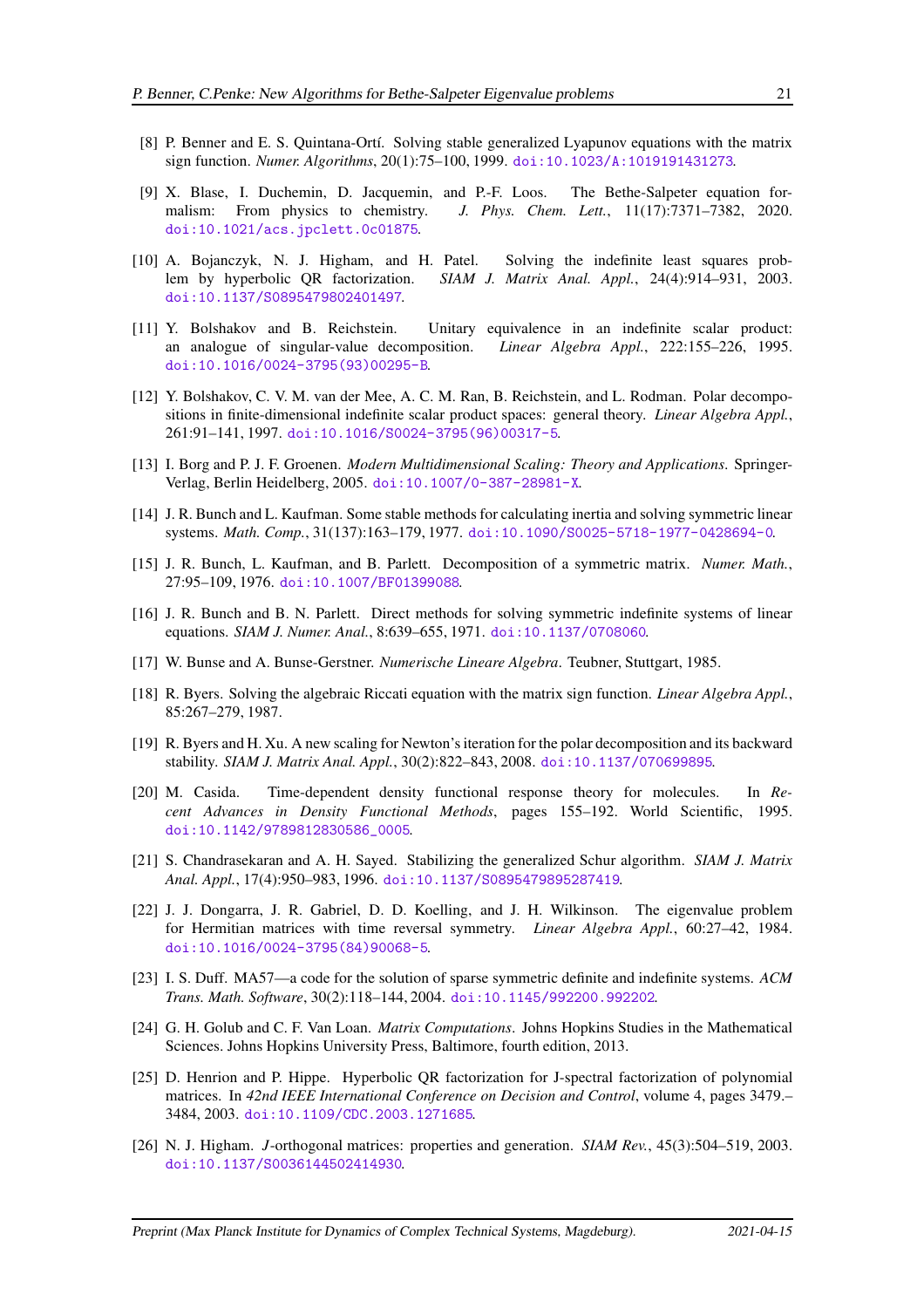- <span id="page-21-7"></span><span id="page-21-0"></span>[27] N. J. Higham. *Functions of Matrices: Theory and Computation*. Applied Mathematics. SIAM, Philadelphia, PA, 2008. [doi:10.1137/1.9780898717778](http://dx.doi.org/10.1137/1.9780898717778).
- [28] N. J. Higham, D. Mackey, N. Mackey, and F. Tisseur. Functions preserving matrix groups and iterations for the matrix square root. *SIAM J. Matrix Anal. Appl.*, 26(3):849–877, 2005. [doi:10.1137/S0895479804442218](http://dx.doi.org/10.1137/S0895479804442218).
- <span id="page-21-17"></span><span id="page-21-8"></span>[29] N. J. Higham, C. Mehl, and F. Tisseur. The canonical generalized polar decomposition. *SIAM J. Matrix Anal. Appl.*, 31(4):2163–2180, 2010. [doi:10.1137/090765018](http://dx.doi.org/10.1137/090765018).
- [30] I. Houtzager. JQR/JRQ/JQL/JLQ factorizations. *MATLAB Central File Exchange*, 2015. Retrieved February 12, 2020. URL: [https://www.mathworks.com/matlabcentral/fileexchange/50329-jqr-jrq-jql-jlq-factorizations](https://www.mathworks.com/matlabcentral/fileexchange/50329- jqr-jrq-jql-jlq-factorizations).
- <span id="page-21-15"></span><span id="page-21-14"></span>[31] C. Kenney and A. J. Laub. Rational iterative methods for the matrix sign function. *SIAM J. Matrix Anal. Appl.*, 12:273–291, 1991. [doi:10.1137/0612020](http://dx.doi.org/10.1137/0612020).
- <span id="page-21-9"></span>[32] C. Kenney and A. J. Laub. On scaling Newton's method for polar decomposition and the matrix sign function. *SIAM J. Matrix Anal. Appl.*, 13:688–706, 1992. [doi:10.1137/0613044](http://dx.doi.org/10.1137/0613044).
- <span id="page-21-13"></span>[33] U. Kintzel. Procrustes problems in finite dimensional indefinite scalar product spaces. *Linear Algebra Appl.*, 402:1–28, 2005. [doi:10.1016/j.laa.2005.01.004](http://dx.doi.org/10.1016/j.laa.2005.01.004).
- [34] H. Li, H. Yang, and H. Shao. Perturbation analysis for the hyperbolic QR factorization. *Comput. Math. Appl.*, 63(12):1607–1620, 2012. [doi:10.1016/j.camwa.2012.03.036](http://dx.doi.org/10.1016/j.camwa.2012.03.036).
- <span id="page-21-1"></span>[35] H. Ltaief, D. Sukkari, A. Esposito, Y. Nakatsukasa, and D. Keyes. Massively parallel polar decomposition on distributed-memory systems. *ACM Trans. Parallel Comput.*, 6(1), 2019. [doi:10.1145/3328723](http://dx.doi.org/10.1145/3328723).
- <span id="page-21-12"></span>[36] D. S. Mackey, N. Mackey, and F. Tisseur. Structured factorizations in scalar product spaces. *SIAM J. Matrix Anal. Appl.*, 27(3):821–850, 2005. [doi:10.1137/040619363](http://dx.doi.org/10.1137/040619363).
- <span id="page-21-11"></span>[37] C. Mehl, V. Mehrmann, and H. Xu. On doubly structured matrices and pencils that arise in linear response theory. *Linear Algebra Appl.*, 380:3–51, 2004. [doi:10.1016/S0024-3795\(02\)00455-X](http://dx.doi.org/10.1016/S0024-3795(02)00455-X).
- <span id="page-21-6"></span>[38] C. Mehl, A. C. M. Ran, and L. Rodman. Polar decompositions of normal operators in indefinite inner product spaces. In *Operator theory in Krein spaces and nonlinear eigenvalue problems*, volume 162 of *Oper. Theory Adv. Appl.*, pages 277–292. Birkhäuser, Basel, 2006. [doi:10.1007/3-7643-7453-5\\_15](http://dx.doi.org/10.1007/3-7643-7453-5_15).
- <span id="page-21-16"></span>[39] V. Mehrmann and F. Poloni. Doubling algorithms with permuted Lagrangian graph bases. *SIAM J. Matrix Anal. Appl.*, 33(3):780–805, 2012. [doi:10.1137/110850773](http://dx.doi.org/10.1137/110850773).
- <span id="page-21-2"></span>[40] Y. Nakatsukasa, Z. Bai, and F. Gygi. Optimizing Halley's iteration for computing the matrix polar decomposition. *SIAM J. Matrix Anal. Appl.*, 31(5):2700–2720, 2010. [doi:10.1137/090774999](http://dx.doi.org/10.1137/090774999).
- <span id="page-21-5"></span>[41] Y. Nakatsukasa and R. W. Freund. Computing fundamental matrix decompositions accurately via the matrix sign function in two iterations: the power of Zolotarev's functions. *SIAM Rev.*, 58(3):461–493, 2016. [doi:10.1137/140990334](http://dx.doi.org/10.1137/140990334).
- <span id="page-21-3"></span>[42] Y. Nakatsukasa and N. J. Higham. Backward stability of iterations for computing the polar decomposition. *SIAM J. Matrix Anal. Appl.*, 33(2):460–479, 2012. [doi:10.1137/110857544](http://dx.doi.org/10.1137/110857544).
- <span id="page-21-10"></span>[43] G. Onida, L. Reining, and A. Rubio. Electronic excitations: density-functional versus many-body Green's-function approaches. *Rev. Mod. Phys.*, 74:601–659, Jun 2002. [doi:10.1103/RevModPhys.74.601](http://dx.doi.org/10.1103/RevModPhys.74.601).
- <span id="page-21-4"></span>[44] J. D. Roberts. Linear model reduction and solution of the algebraic Riccati equation by use of the sign function. *Internat. J. Control*, 32(4):677–687, 1980. [doi:10.1080/00207178008922881](http://dx.doi.org/10.1080/00207178008922881).